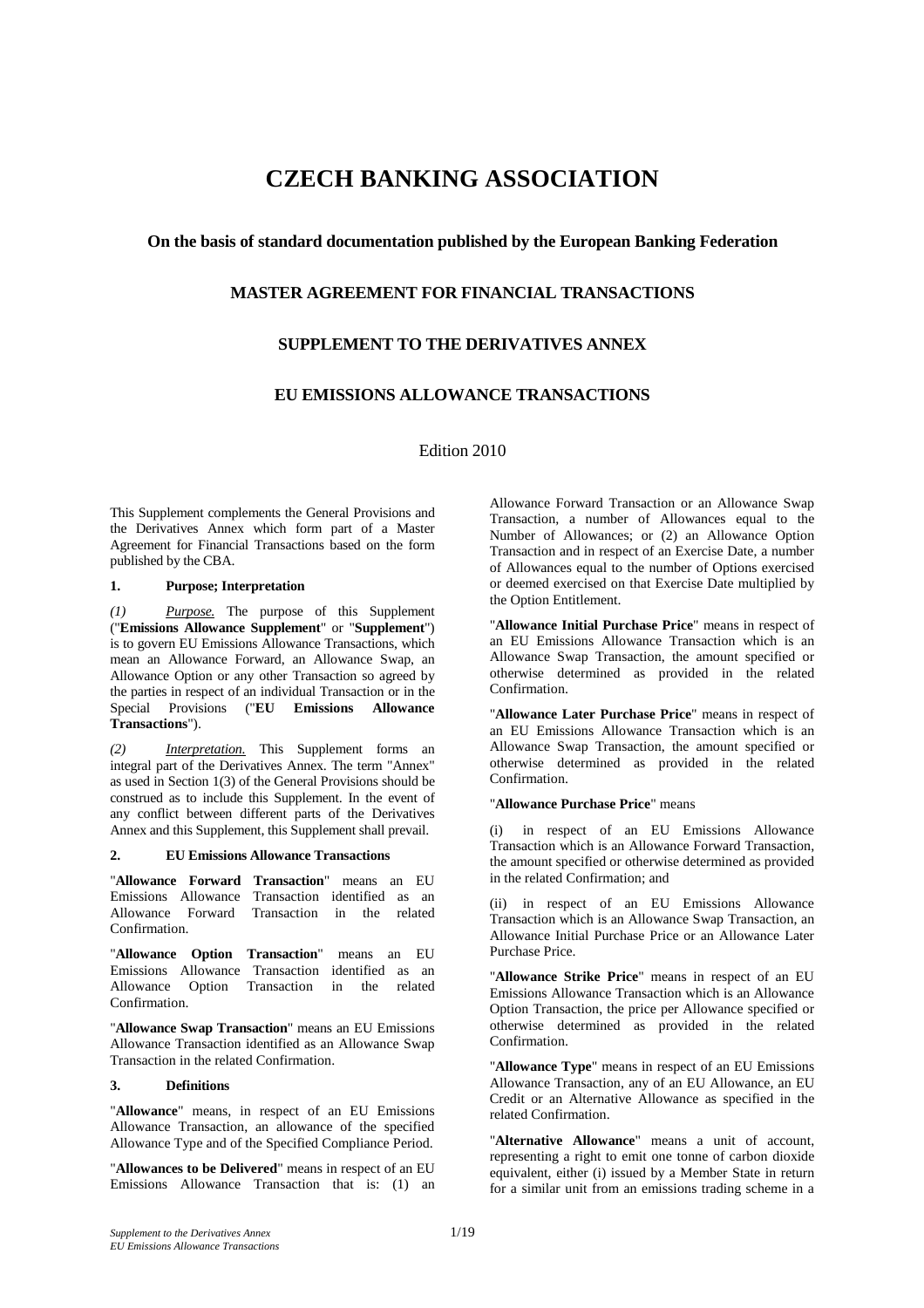non-Member State or (ii) an allowance from an emissions trading scheme in a non-Member State recognised by the EU Commission in either case resulting from a mutual recognition agreement entered into pursuant to Article 25 of the Directive, that may be used for determining compliance with emissions limitation commitments pursuant to the Scheme.

"**Buyer**" means in respect of an EU Emissions Allowance Transaction, the party specified as such in the related Confirmation.

"**Call**" means a type of an Allowance Option Transaction entitling, but not obligating, Buyer to purchase Allowances from Seller at the Allowance Strike Price per Allowance.

"**Cash Settlement**" shall have the meaning given that term in Section 5(1) of this Supplement.

#### "**Cash Settlement Amount**" means:

(i) in respect of an EU Emissions Allowance Transaction that is an Allowance Forward Transaction, an amount equal to the product of (a) the absolute value of the difference between the Allowance Purchase Price and the Floating Price and (b) the Number of Allowances;

(ii) in respect of an Option under an EU Emissions Allowance Transaction that is an Allowance Option Transaction, an amount equal to the product of (a) the absolute value of the difference between the Allowance Strike Price and the Floating Price and (b) the number of Allowances to be Delivered; and

(iii) in respect of an EU Emissions Allowance Transaction that is an Allowance Swap Transaction, an amount equal to the product of (a) the absolute value of the difference between the Allowance Later Purchase Price and the Floating Price and (b) the Number of Allowances.

"**Cash Settlement Notice**" means, in respect of an EU Emissions Allowance Transaction, an irrevocable notice delivered by the Entitled Party to the other party to an EU Emissions Allowance Transaction (which may be delivered on a Business Day during the Cash Settlement Option Period by facsimile or orally (including by telephone) unless the parties specify otherwise in the related Confirmation) of the Entitled Party's exercise of the Cash Settlement Option.

"**Cash Settlement Option**" shall have the meaning given that term in Section 5(1) of this Supplement.

#### "**Cash Settlement Option Period**" means:

(i) in respect of an EU Emissions Allowance Transaction that is an Allowance Forward Transaction, the period commencing on the Trade Date and ending two (2) Delivery Business Days before the Delivery Date;

(ii) in respect of each Option under any EU Emissions Allowance Transaction that is an Allowance Option Transaction, the period commencing on the Trade Date and ending (i) at the moment an Exercise Notice is delivered to Seller or, (ii) if no Exercise Notice has been delivered to Seller during the Exercise Period, at the Latest Exercise Time on the Expiration Date; and

(iii) in respect of an EU Emissions Allowance Transaction that is an Allowance Swap Transaction, the period commencing on the Trade Date and ending two (2) Delivery Business Days before the Later Delivery Date.

"**CDM Registry**" means the registry established pursuant to the International Rules for the issuance, holding and transfer of Certified Emissions Reductions.

"**Central European Time**" means the standard time adopted by Western European countries one hour ahead of Greenwich Mean Time.

**"CITL**" or "**Community Independent Transaction Log**" means the independent transaction log provided for in Article 20(1) of the Directive.

"**Clean Development Mechanism**" or "**CDM**" means the Clean Development Mechanism as defined in Article 12 of the Kyoto Protocol.

"**Close-out Cost of Carry Amount**" means an amount in EUR equal to:

(a) the Close-out Cost of Carry Rate; multiplied by:

(b)(i) in respect of an Allowance Forward Transaction, the Allowance Purchase Price; or (ii) in respect of an Allowance Option Transaction, the Allowance Strike Price; or (iii) in respect of an Allowance Swap Transaction, the Allowance Initial Purchase Price or the Allowance Later Purchase Price (depending on whether the Close-out Cost of Carry Amount is calculated in relation to Initial Delivery Date or Later Delivery Date); multiplied by:

(c) the Close-out Cost of Carry Delay, divided by (d) 360.

"**Close-out Cost of Carry Delay**" means the number of days in the period from (and including) the scheduled Payment Date to (but excluding) the date that would be the Payment Date if delivery had been made on the Final Delivery Date or Final Compliance Date (as the case may be).

"**Close-out Cost of Carry Rate**" means a rate equal to the Floating Rate that would be determined for the period from the scheduled Payment Date to the Early Termination Date, if the Reset Date were the date that would be the Payment Date if delivery had been made on the Final Delivery Date or Final Compliance Date (as the case may be) and the applicable Floating Rate Option were "EUR-EONIA-OIS-COMPOUND".

"**Commitment Period Reserve**" means the commitment period reserve requirements set out in paragraphs 6 to 10 of the Annex to Decision 11/CMP.1, as amended from time to time.

"**COP/MOP**" means a conference of the parties serving as the meeting of the parties to the Kyoto Protocol.

"**Cost of Carry Amount**" means an amount in EUR equal to:

(a) the Cost of Carry Rate multiplied by:

(b)(i) in respect of an Allowance Forward Transaction, the Allowance Purchase Price multiplied by the Number of Allowances delivered on or before the Delayed Delivery Date following the occurrence of a Suspension Event; or (ii) in respect of an Allowance Option Transaction, the Allowance Strike Price multiplied by the Number of Allowances delivered on or before the Delayed Delivery Date following the occurrence of a Suspension Event; or (iii) in respect of an Allowance Swap Transaction, the Allowance Initial Purchase Price or the Allowance Later Purchase Price (depending on whether the respective Delayed Delivery Date relates to Initial Delivery Date or Later Delivery Date) multiplied by the Number of Allowances delivered on or before the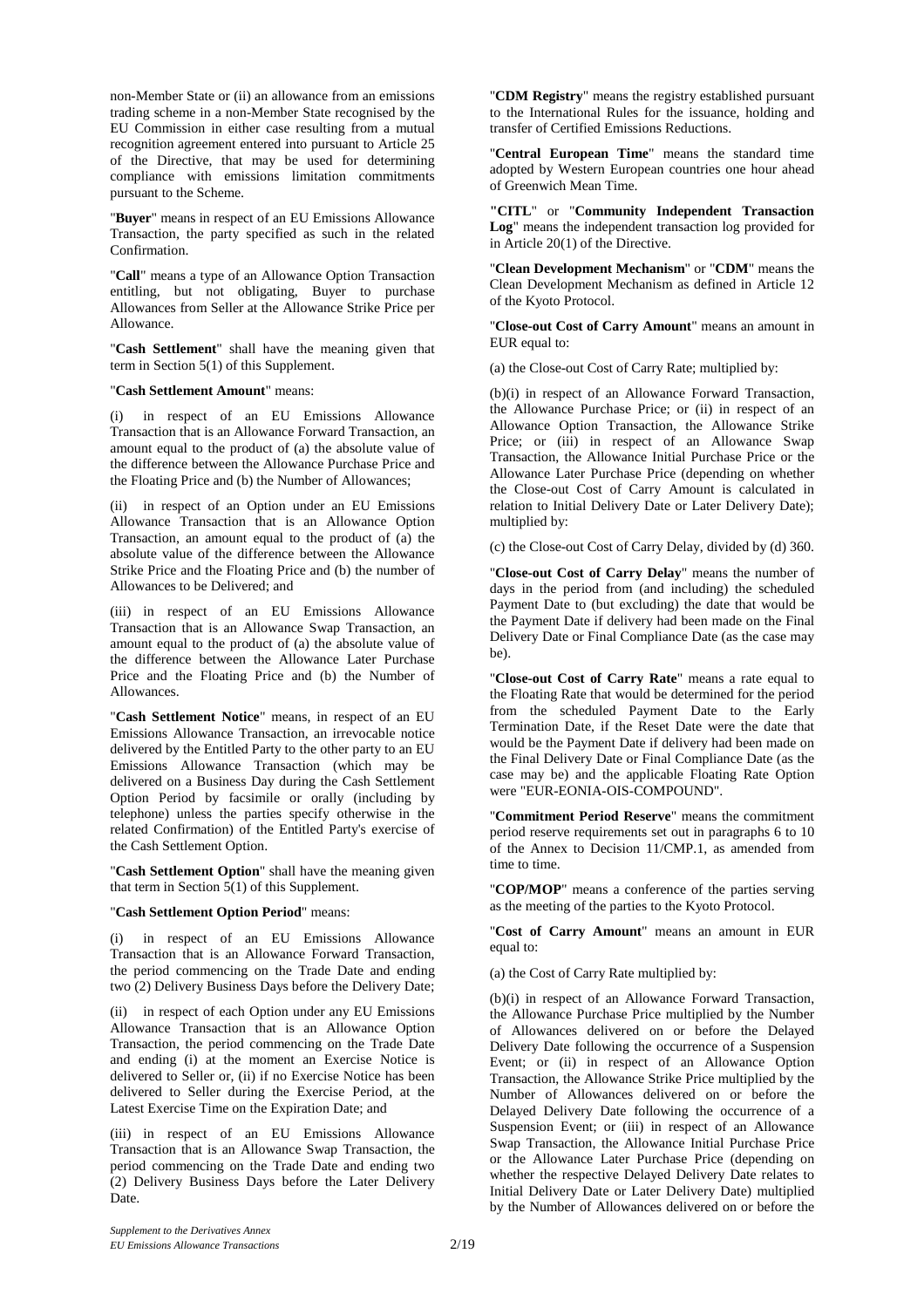Delayed Delivery Date following the occurrence of a Suspension Event;

multiplied by: (c) the Cost of Carry Delay, divided by 360.

"**Cost of Carry Delay**" means the number of days in the period from (and including) the scheduled Payment Date to (but excluding) the Delayed Payment Date.

"**Cost of Carry Rate**" means a rate equal to the Floating Rate that would be determined for a Calculation Period commencing on (and including) the scheduled Payment Date and ending on (but excluding) the Delayed Payment Date, if the Reset Date were the last day of that Calculation Period and the applicable Floating Rate Option were "EUR-EONIA-OIS-COMPOUND".

"**Decision**" means a decision adopted by the COP/MOP, as amended or replaced from time to time.

"**Delayed Delivery Date**" shall have the meaning given that term in Section 7(A) of this Supplement.

"**Delayed Payment Date**" shall have the meaning given that term in the definition of Payment Date in this Supplement.

"**Delivering Party**" means, in respect of: (1) an Allowance Forward Transaction, the Seller; (2) an Allowance Option Transaction which is a Call, the Seller; (3) an Allowance Option Transaction which is a Put, the Buyer; or (4) a Delivery to be provided under an Allowance Swap Transaction on the Initial Delivery Date, the Seller, and on the Later Delivery Date, the Buyer.

"**Delivering Party's Delivery Business Day Location**" means, in respect of an EU Emissions Allowance Transaction, the place specified as such in the Confirmation for the relevant EU Emissions Allowance Transaction or, if a place is not so specified: (i) the place specified in the Special Provisions as the Delivery Business Day Location for Delivering Party; or (ii) if no such place is specified, the place in which the Delivering Party's address for purposes of receiving notices connected with the relevant EU Emissions Allowance Transaction is located; or (iii) if no such address has been given, the place in which Delivering Party has its registered office.

"**Delivering Party's Replacement Cost**" means, in respect of a failure of the Receiving Party to accept Delivery of a number of Allowances (the "**DPRC Shortfall**"), an amount equal to:

(i) (1) the Allowance Purchase Price or Allowance Initial Purchase Price or Allowance Later Purchase Price or Allowance Strike Price, as applicable, as set out in the Confirmation for the relevant EU Emissions Allowance Transaction plus, in those circumstances in which the relevant termination of the parties' obligations under Sections 4, 6 and 7 of this Supplement occurs following a Suspension Event, the Close-out Cost of Carry Amount; less

> (2) the price (per Allowance) Delivering Party, acting in a commercially reasonable manner, does or would, in the determination of the Calculation Agent, receive in an arm's length transaction concluded on the Final Compliance Date for an equivalent number of Allowances to be delivered on the Final

Compliance Date or, if later, the Delivery Business Day on which Allowances would be delivered in accordance with prevailing market practice under a spot transaction concluded on the Final Compliance Date; multiplied by:

- (ii) the DPRC Shortfall; plus
- (iii) interest at the Default Rate for the period from (and including) the Delivery Date to (but excluding) the date of termination in accordance with Section  $8(B)(II)$  of this Supplement on an amount equal to the product of the DPRC Shortfall and an amount equal to the excess, if any, of the Allowance Purchase Price or Allowance Initial Purchase Price or Allowance Later Purchase Price or Allowance Strike Price, as applicable, over the price determined pursuant to paragraph (i)(2) above.

"**Delivery**" means any obligation of Delivering Party to deliver Allowances pursuant to an EU Emissions Allowance Transaction that shall be discharged by the completed transfer of those Allowances to a Trading Account of the Receiving Party under and in accordance with the Scheme which transfer shall, if one or more Trading Accounts are specified for Delivering Party, be from a Trading Account of Delivering Party. If a transfer of Allowances is completed after 5:00 p.m., Central European Time, on a Delivery Business Day or at any time on any other day, then those Allowances will be deemed to have been delivered at 9:00 a.m., Central European Time, on the next following Delivery Business Day. If a transfer of Allowances is completed before 9:00 a.m., Central European Time, on a Delivery Business Day, then those Allowances will be deemed to have been delivered at 9:00 a.m., Central European Time, on that day. Where more than one Receiving Party's Trading Account has been specified in respect of an EU Emissions Allowance Transaction, such Trading Accounts are set out in order of preference. Delivering Party shall deliver the Allowances to be Delivered from a Delivering Party's Trading Account to the first listed Receiving Party's Trading Account on the Delivery Date unless, in respect of such Trading Accounts, it is prevented from so doing by an event or circumstance that would be a Settlement Disruption Event or a Suspension Event if the first listed Receiving Party's Trading Account were the only Trading Account so listed. In such circumstances, the provisions of this paragraph will apply iteratively.

"**Delivery Business Day**" means, in respect of an EU Emissions Allowance Transaction, any day, which is not a Saturday or Sunday, on which commercial banks are open for general business in both Delivering Party's Delivery Business Day Location and the Receiving Party's Delivery Business Day Location.

"**Delivery Date**" means, in relation to an EU Emissions Allowance Transaction, the date specified as such in the related Confirmation, including Initial Delivery Date and Later Delivery Date (subject to any adjustment in accordance with Section 7 of this Supplement).

"**Directive**" means Directive 2003/87/EC of the European Parliament and of the Council of 13 October 2003 establishing a scheme for greenhouse gas emission allowance trading within the Community and amending Council Directive 96/61/EC, as amended from time to time.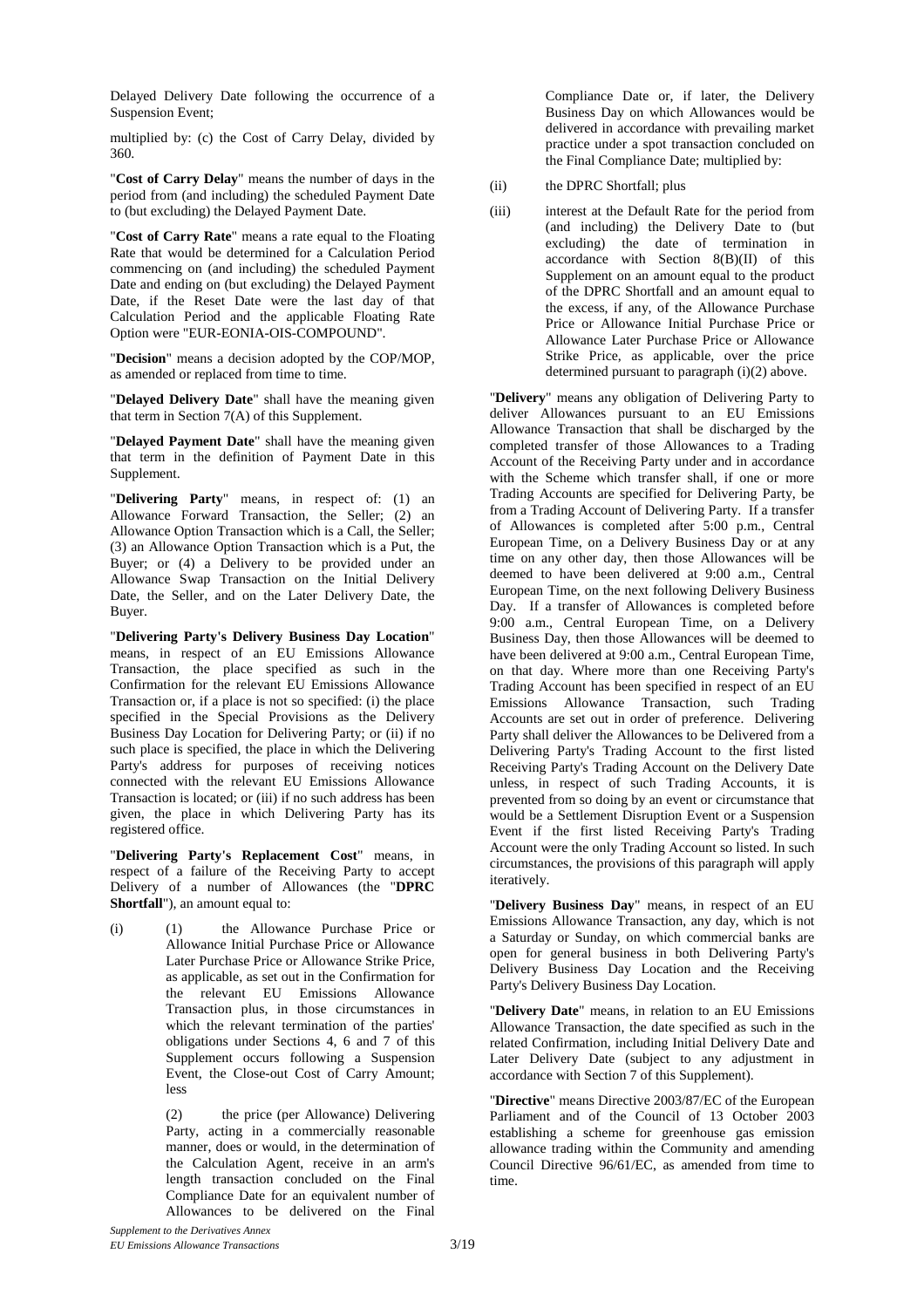"**Eligibility Criteria**" means the eligibility requirements for emissions trading pursuant to Article 17 of the Kyoto Protocol which are required to be satisfied in order that Allowances to be delivered in respect of the relevant EU Emissions Allowance Transaction can be delivered or accepted on a cross border basis in accordance with the relevant Confirmation.

"**End of Phase Reconciliation Deadline**" means in respect of an EU Emissions Allowance Transaction, the final Reconciliation Deadline in respect of any period referred to in Article 11(1) or (2) of the Directive next following the Delivery Date or Delayed Delivery Date (as the case may be) in respect of such EU Emissions Allowance Transaction.

**"Entitled Party**" shall have the meaning given that term in Section 5(2) of this Supplement.

"**EU Allowance**" means an "allowance" as defined in the Directive that has been issued by a competent authority pursuant to Article 11(4) of the Directive.

"**EU Credit**" means a Certified Emissions Reduction or an Emissions Reduction Unit as defined in the Directive that may be used for determining compliance with emissions limitation commitments pursuant to and in accordance with the Scheme.

"**EU Emissions Allowance Transaction**" shall have the meaning given that term in Section 1(1) of this Supplement.

"**Exercise Notice**" means, in respect of an EU Emissions Allowance Transaction which is an Allowance Option Transaction, an Option notice given by Buyer to Seller (which may be given orally (including by telephone) unless the parties specify otherwise in the related Confirmation) of its exercise of the right or rights granted pursuant to the Allowance Option Transaction during the hours specified in the relevant Confirmation on a Seller Business Day during the Exercise Period, which shall be irrevocable once effective. If the Exercise Notice is received on any Seller Business Day after the latest time so specified, the Exercise Notice will be deemed to have been received on the next following Seller Business Day, if any, in the Exercise Period. Buyer may exercise the right or rights granted pursuant to the Allowance Option Transaction only by giving an Exercise Notice.

"**Executive Board**" or "**EB**" means the Executive Board of the Clean Development Mechanism that is referred to in Article 12(4) of the Kyoto Protocol, and as constituted under the International Rules.

"**Expiration Date**" means in respect of an EU Emissions Allowance Transaction which is an Allowance Option Transaction, the date specified as such in the related Confirmation (or determined pursuant to a method specified for such purpose) or, if that date is not a Business Day, the next following day that is a Business Day.

"**Final Compliance Date**" shall have the meaning given that term in Section 8(B)(II) of this Supplement.

"**Final Delivery Date**" shall have the meaning given that term in Section 8(A)(II) of this Supplement.

### **"Floating Price**" means:

(i) in respect of an EU Emissions Allowance Transaction that is an Allowance Forward Transaction, the price per Allowance that Buyer, acting in a commercially reasonable manner, does or would, in the

determination of the Calculation Agent, pay in an arm`s length transaction concluded on the Delivery Date for an equivalent number of Allowances to be Delivered on the Delivery Date or, if later, the Delivery Business Day on which Allowances would be delivered in accordance with prevailing market practice under a spot transaction concluded on the Delivery Date;

(ii) in respect of an EU Emissions Allowance Transaction that is an Allowance Option Transaction and in relation to each Exercise Date, the price per Allowance that Receiving Party, acting in a commercially reasonable manner, does or would, in the determination of the Calculation Agent, pay in an arm`s length transaction concluded on a Delivery Date for an equivalent number of Allowances to be Delivered on the Delivery Date or, if later, the Delivery Business Day on which Allowances would be delivered in accordance with prevailing market practice under a spot transaction concluded on the Delivery Date; or

(iii) in respect of an EU Emissions Allowance Transaction that is an Allowance Swap Transaction, the price per Allowance that Seller, acting in a commercially reasonable manner, does or would, in the determination of the Calculation Agent, pay in an arm`s length transaction concluded on the Later Delivery Date for an equivalent number of Allowances to be Delivered on the Later Delivery Date or, if later, the Delivery Business Day on which Allowances would be delivered in accordance with prevailing market practice under a spot transaction concluded on the Later Delivery Date.

"**Initial Delivery Date**" means, in respect of an Allowance Swap Transaction, the date specified as such or otherwise determined pursuant to a method specified in the related Confirmation.

"**Initial Payment Date**" means, in respect of an Allowance Swap Transaction, the date specified as such or otherwise determined pursuant to a method specified in the related Confirmation.

"**International Emissions Trading**" or "**IET**" means the mechanism referred to in Article 17 of the Kyoto Protocol.

"**International Rules**" means all laws, regulations, rules, guidelines, directions, modalities and procedures pertaining to the CDM, JI and IET as stipulated in the UNFCCC, the Kyoto Protocol, all Decisions, public records of the Executive Board and all findings and rulings of all subsidiary bodies and technical panels pursuant to the Kyoto Protocol.

"**ITL**" or "**International Transaction Log**" means the international transaction log established pursuant to paragraph 38 of the Annex to Decision 13/CMP.1.

"**ITL-Registry Operation**" means the establishment and continuing functioning of the link between the ITL, the CITL, the relevant Registry or Registries (as the case may be) and, where applicable, the CDM Registry.

"**Joint Implementation**" or "**JI**" means the mechanism referred to in Article 6 of the Kyoto Protocol.

"**Kyoto Protocol**" means the Kyoto Protocol to the United Nations Framework Convention on Climate Change adopted at the third Conference of the Parties and signed in Kyoto, Japan on December 11, 1997, as amended from time to time.

"**Later Delivery Date**" means, in respect of an Allowance Swap Transaction, the date specified as such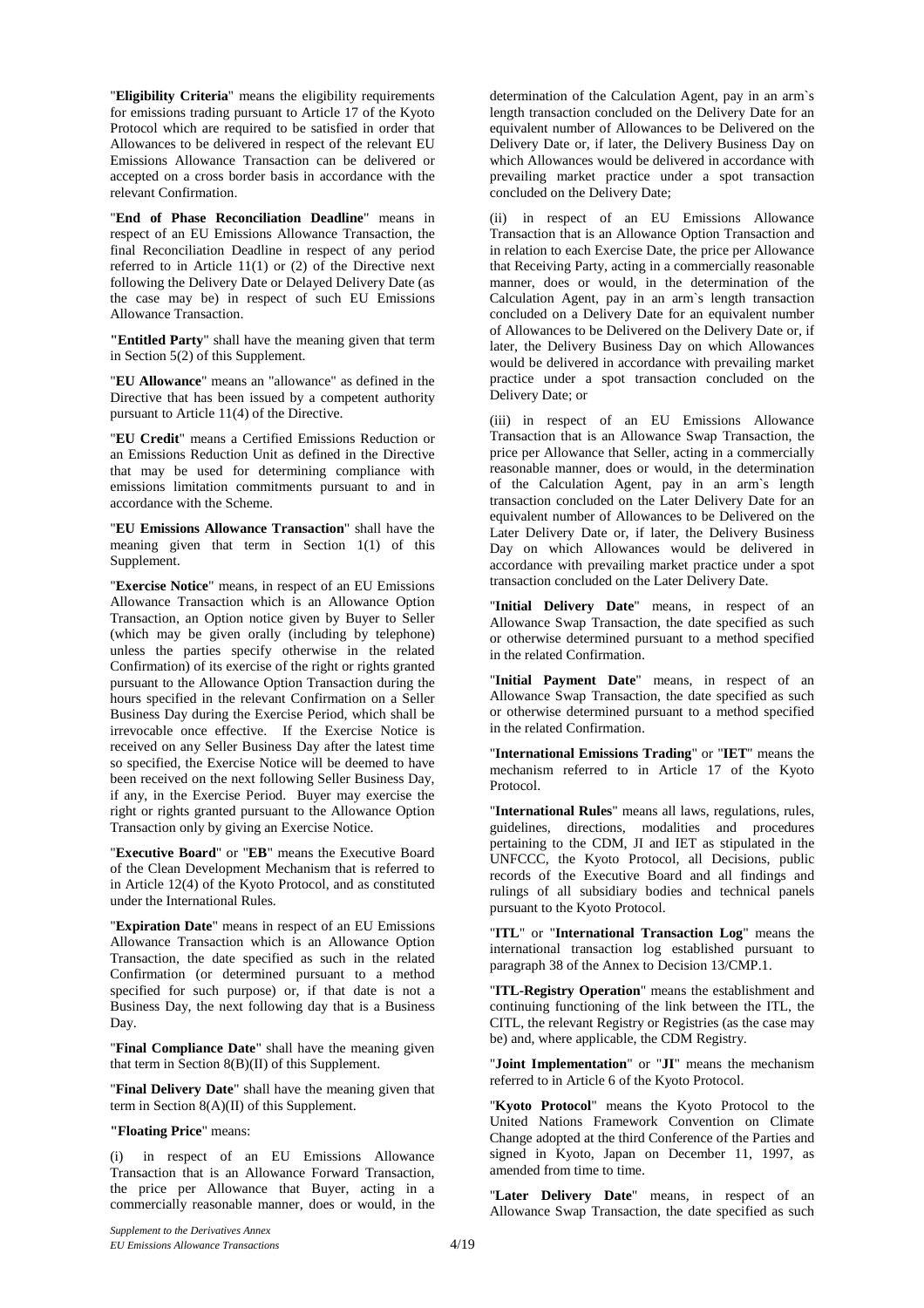or otherwise determined pursuant to a method specified in the related Confirmation.

"**Later Payment Date**" means, in respect of an Allowance Swap Transaction, the date specified as such or otherwise determined pursuant to a method specified in the related Confirmation.

"**Long-Stop Date**" means:

(1) in respect of a Suspension Event which relates to an absence of ITL-Registry Operation, 3 Delivery Business Days prior to the End of Phase Reconciliation Deadline; and

(2) in respect of a Suspension Event which does not relate to an absence of ITL-Registry Operation, 1 December of the year immediately preceding the End of Phase Reconciliation Deadline (or if such date is not a Delivery Business Day, the next following Delivery Business Day), unless:

- (A) the Suspension Event occurs on a date that is less than 9 Delivery Business Days before 1 December of the year immediately preceding the End of Phase Reconciliation Deadline (or if such date is not a Delivery Business Day, the next following Delivery Business Day), in which case the Long-Stop Date shall be the date that is 9 Delivery Business Days from the day the Suspension Event commenced; or
- (B) the Suspension Event occurs with respect to an EU Emissions Allowance Transaction which has a Delivery Date scheduled to fall after 1 December of the year immediately preceding the End of Phase Reconciliation Deadline, in which case the Long-Stop Date shall be 3 Delivery Business Days prior to the End of Phase Reconciliation Deadline.

"**Member States**" means the Member States of the European Union from time to time.

"**Multiple Exercise**" means:

(1) If "Multiple Exercise" is specified to be applicable to an EU Emissions Allowance Transaction which is an American Allowance Option Transaction or a Bermuda Allowance Option Transaction, Buyer may exercise all or less than all the unexercised Options on one or more Business Days during the Exercise Period but (except as set forth below) on any such Business Day may not exercise less than the Minimum Number of Options or more than the Maximum Number of Options and, if a number is specified as "Integral Multiple" in the related Confirmation, the number of exercised Options must be equal to, or be an integral multiple of, the number so specified. Except as set forth below, any attempt to exercise on any such Business Day:

- (A) more than the Maximum Number of Options will be deemed to be an exercise of the Maximum Number of Options (the number of Options exceeding the Maximum Number of Options being deemed to remain unexercised);
- (B) less than the Minimum Number of Options will be ineffective; and
- (C) an amount of Options not equal to or an integral multiple of the Integral Multiple will be deemed to be an exercise of a number of Options equal to the next lowest integral multiple of the Integral

Multiple (the number of Options exceeding that number being deemed to remain unexercised).

(2) Notwithstanding the foregoing, on any such Business Day, Buyer may exercise any number of Options that does not exceed the Maximum Number of Options if it exercises all the Options remaining unexercised. On the Expiration Date, Buyer may exercise any number of Options remaining unexercised.

"**Minimum Number of Options**" means, in respect of an Allowance Option Transaction to which Multiple Exercise is applicable, the number specified as such in the related Confirmation.

"**Maximum Number of Options**" means, in respect of an Allowance Option Transaction to which Multiple Exercise is applicable, the number specified as such in the related Confirmation.

"**Number of Allowances**" means, in respect of an EU Emissions Allowance Transaction, the number specified as such in the related Confirmation.

"**Number of Options**" means, in respect of an EU Emissions Allowance Transaction which is an Allowance Option Transaction, the number specified as such in the related Confirmation, being the number of Options comprised in the relevant Allowance Option Transaction.

"**Option**" means, in respect of an Allowance Option Transaction, each unit into which the Option Transaction is divided for purposes of exercise or settlement.

"**Option Entitlement**" means, in respect of an EU Emissions Allowance Transaction which is an Allowance Option Transaction, the number of Allowances per Option specified as such in the related Confirmation. In the event that no Option Entitlement is specified in the related Confirmation, the Option Entitlement in respect of any Allowance Option Transaction shall be one Allowance per Option.

"**Payment Date**" means, in respect of an EU Emissions Allowance Transaction, the date specified as such or otherwise determined pursuant to a method specified in the related Confirmation (including Initial Payment Date and Later Payment Date), provided that, in the case of delayed Delivery pursuant to Section 7 of this Supplement, the Payment Date shall be determined accordingly from the Delayed Delivery Date (such Payment Date being the "**Delayed Payment Date**").

"**Potential Exercise Date**" means, in respect of an EU Emissions Allowance Transaction which is a Bermuda Allowance Option Transaction, each date specified as such in the related Confirmation or, if that date is not a Business Day, the next following day that is a Business Day.

"**Premium**" means, in respect of an EU Emissions Allowance Transaction which is an Allowance Option Transaction, the amount specified or otherwise determined as provided in the related Confirmation. If a Premium per Allowance is specified in the related Confirmation, the Premium shall be the product of the Premium per Allowance, the Number of Options and the Option Entitlement.

"**Put**" means a type of Allowance Option Transaction entitling, but not obligating, the Buyer to sell Allowances to Seller at the Allowance Strike Price per Allowance.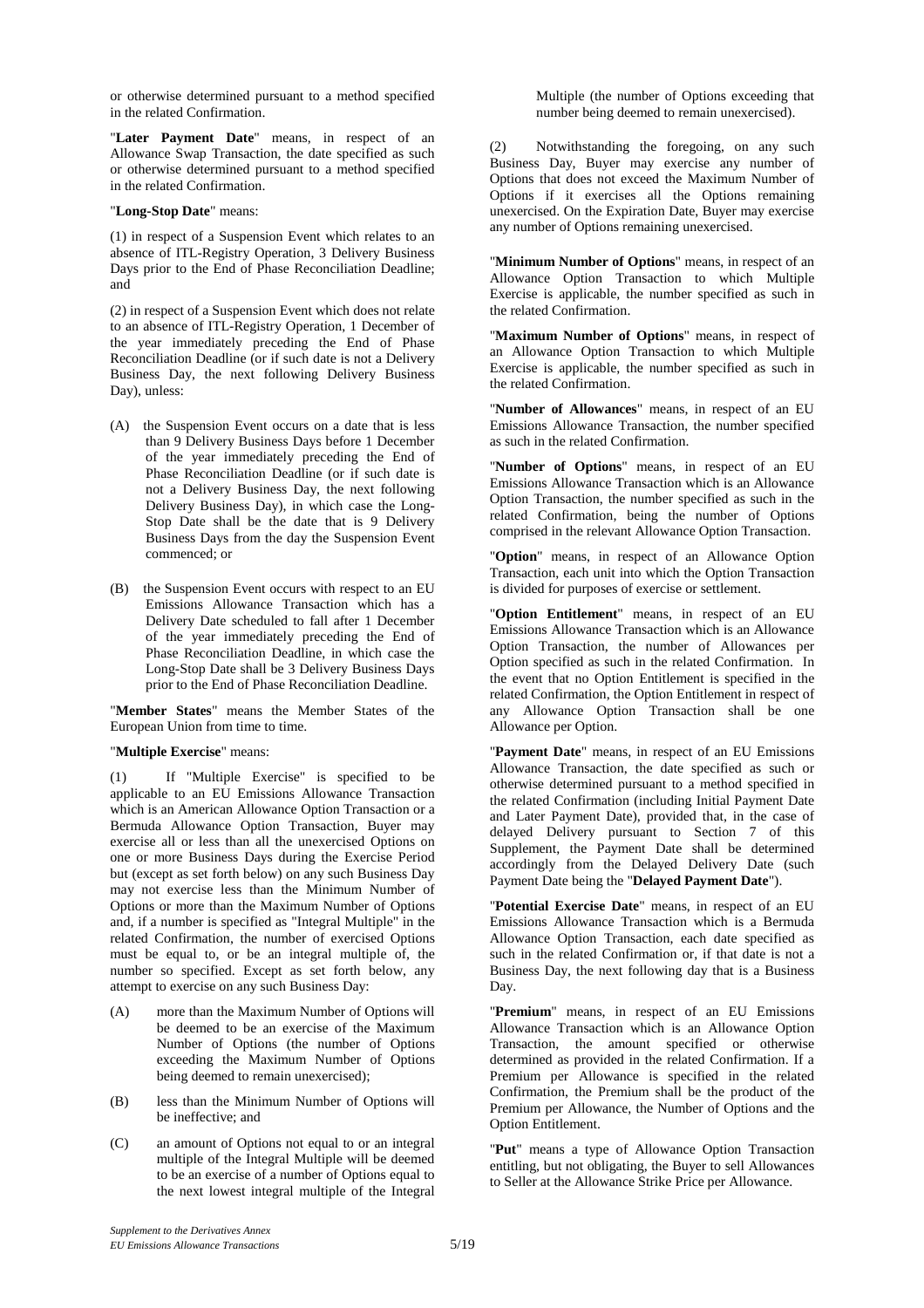"**Receiving Party**" means, in respect of: (1) an Allowance Forward Transaction, the Buyer; (2) an Allowance Option Transaction which is a Call, the Buyer; (3) an Allowance Option Transaction which is a Put, the Seller; or (4) a Delivery to be provided under an Allowance Swap Transaction on the Initial Delivery Date, the Buyer, and on the Later Delivery Date, the Seller.

"**Receiving Party's Delivery Business Day Location**" means, in respect of an EU Emissions Allowance Transaction, the place specified as such in the Confirmation for the relevant EU Emissions Allowance Transaction or, if a place is not so specified: (i) the place specified in the Special Provisions as the Delivery Business Day Location for the Receiving Party; or (ii) if no such place is specified, the place in which the Receiving Party's address for purposes of receiving notices connected with the relevant EU Emissions Allowance Transaction is located; or (iii) if no such address has been given, the place in which the Receiving Party has its registered office.

"**Receiving Party's Replacement Cost**" means, in respect of a failure of the Delivering Party to deliver a number of Allowances (the "**RPRC Shortfall**"), an amount equal to:

(i) (1) the price (per Allowance) that the Receiving Party, acting in a commercially reasonable manner, does or would, in the determination of the Calculation Agent, pay in an arm's length transaction concluded on the Final Delivery Date for an equivalent number of Allowances to be delivered on the Final Delivery Date or, if later, the Delivery Business Day on which Allowances would be delivered in accordance with prevailing market practice under a spot transaction concluded on the Final Delivery Date; less

> (2) the Allowance Purchase Price or Allowance Initial Purchase Price or Allowance Later Purchase Price or Allowance Strike Price, as applicable, as set out in the Confirmation for the relevant EU Emissions Allowance Transaction Confirmation plus, in those circumstances in which the relevant termination of the parties' obligations under Sections 4, 6 and 7 of this Supplement occurs following a Suspension Event, the Close-out Cost of Carry Amount; multiplied by:

- (ii) the RPRC Shortfall; plus
- (iii) interest at the Default Rate for the period from (and including) the Delivery Date to (but excluding) the date of termination in accordance with Section 8(A)(II) on an amount equal to the product of the RPRC Shortfall and an amount equal to the excess, if any, of the price determined pursuant to paragraph (i)(1) above over the Allowance Purchase Price or Allowance Initial Purchase Price or Allowance Later Purchase Price or the Allowance Strike Price, as applicable; or.

"**Reconciliation Deadline**" means 30th April in each year from and including 30th April, 2006 or such later date in each year as may be determined in accordance with the Scheme for the surrender of Allowances pursuant to the Scheme.

"**Registry**" means a registry established pursuant to the Registry Regulation.

"**Registry Regulation**" means EU Commission Regulation (EC) No. 916/2007 of 31 July 2007 amending EU Commission Regulation (EC) No. 2216/2004 of 21 December 2004 for a standardised and secured system of registries pursuant to Article 19(3) of Directive 2003/87/EC and Article 6(1) of Decision 280/2004/EC and applicable national implementing legislation, each as amended from time to time.

"**Relevant Authority**" shall mean the competent authority, the registry administrator and/or the Central Administrator as those terms are defined in the Registry Regulation or any other authority having power pursuant to the Directive and/or the Registry Regulation to block, suspend, refuse, reject, cancel or otherwise affect the transfer (whether in whole or in part) of Allowances.

"**Scheme**" means the scheme for transferring Allowances established pursuant to the Directive and the Registry Regulation, and as implemented by the national laws of Member States.

"**Seller**" means, in respect of an EU Emissions Allowance Transaction, the party specified as such in the related Confirmation.

"**Seller Business Day**" means, in respect of an EU Emissions Allowance Transaction which is an Allowance Option Transaction, any day on which commercial banks are open for business (including dealings in foreign exchange and foreign currency deposits) in the city in which Seller is located for purposes of receiving notices.

"**Settlement Disruption Event**" means an event or circumstance beyond the control of the party affected that cannot, after the use of all reasonable efforts, be overcome and which makes it impossible for that party to perform its obligations either to deliver or to accept Allowances in accordance with the terms of an EU Emissions Allowance Transaction. For the avoidance of doubt, the inability of a party to deliver Allowances as a result of insufficient Allowances in the relevant Trading Account whether caused by the low or non-allocation of Allowances by a Member State or any other state or the failure of a party to procure sufficient Allowances to meet its delivery obligations shall not constitute a Settlement Disruption Event. This is not an exhaustive list of events which will not constitute a Settlement Disruption Event and is provided for the avoidance of doubt only. If an event or circumstance which would otherwise constitute or give rise to a Settlement Disruption Event also constitutes a Suspension Event, it will be treated as a Suspension Event and will not constitute a Settlement Disruption Event.

"**Specified Compliance Period**" means, in respect of an Allowance and an EU Emissions Allowance Transaction, the three-year period referred to in Article 11(1) of the Directive or, as the case may be, the relevant subsequent five-year period referred to in Article 11(2) of the Directive for which that Allowance is issued, as specified in the related Confirmation.

"**Suspension Event**" occurs when on any date a party to the Agreement is unable to perform its Delivery or acceptance obligations under and in accordance with an EU Emissions Allowance Transaction as a result of the occurrence of any of the following events:

(i) absence of ITL-Registry Operation;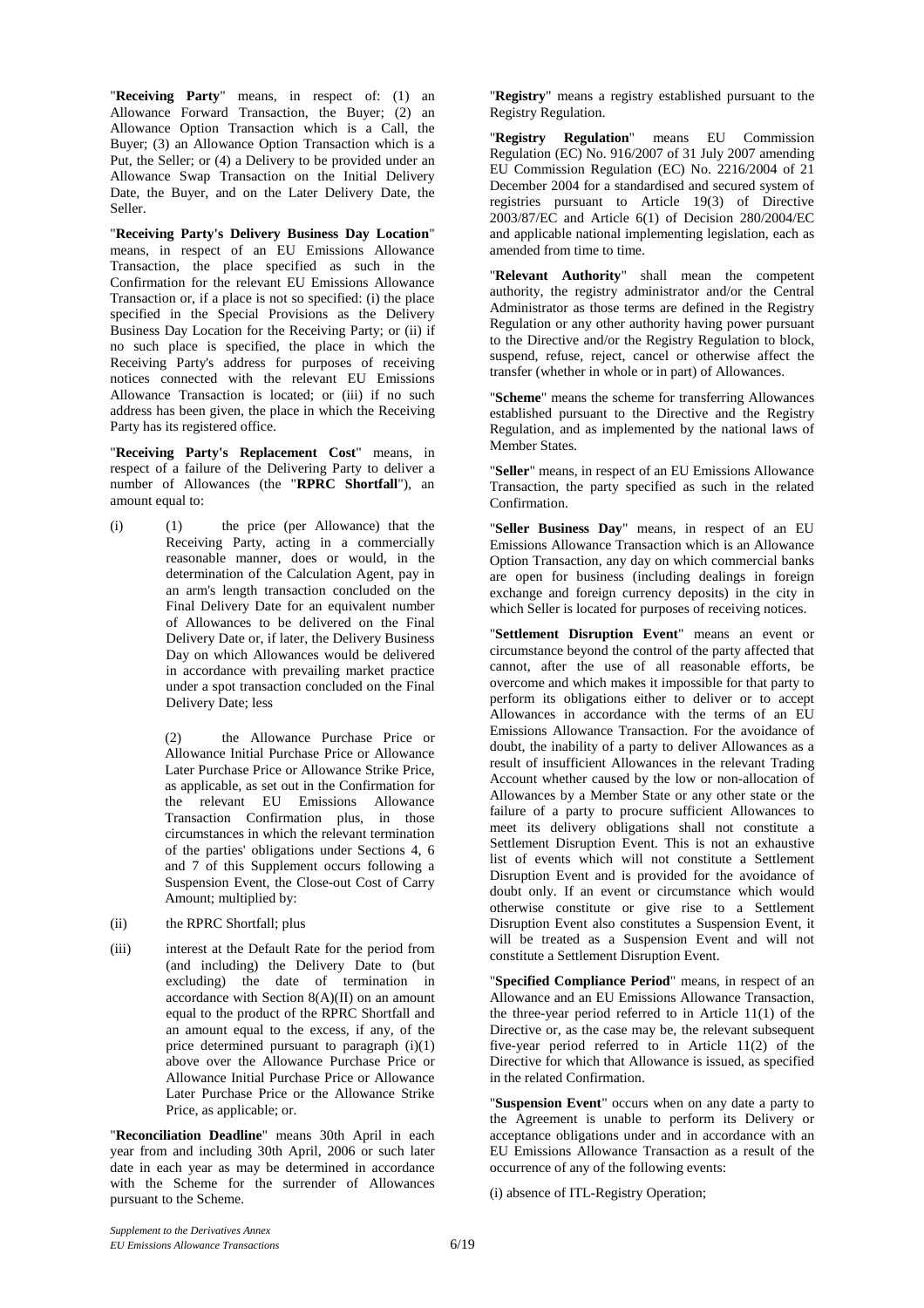(ii) all Trading Accounts of Receiving Party and/or all Trading Accounts of Delivering Party are in Registries of Member States that have not met or do not meet the Eligibility Criteria or, in the case the parties have agreed "third-party Member State" as applicable in the Special Provisions or in the relevant Confirmation, such Member State specified in the Special Provisions or in the relevant Confirmation does not meet the Eligibility Criteria; or

(iii) all Trading Accounts of Delivering Party are in Registries of Member States that have breached their Commitment Period Reserve or, in the case the parties have agreed "third-party Member State" as applicable in the Special Provisions or in the relevant Confirmation, such Member State specified in the Special Provisions or in the relevant Confirmation has breached its Commitment Period Reserve.

"**Trade Date**" means, in respect of an EU Emissions Allowance Transaction, the date specified in the related Confirmation.

"**Trading Account**" means, in respect of a party and an EU Emissions Allowance Transaction, (i) the accounts specified as such in the Confirmation for the relevant EU Emissions Allowance Transaction; or (ii) where no such accounts are specified in accordance with (i), in the Special Provisions; in either case as supplemented by agreement or notice (as applicable) in accordance with Section 15 of this Supplement. With respect to accounts so specified, a Trading Account shall be a digital record in any relevant Member State Registry that is able to be used to record the holding and transfer of Allowances (including Certified Emissions Reductions and/or Emission Reduction Units) pursuant to and in accordance with the Registry Regulation.

"**UNFCCC**" means the United Nations Framework Convention on Climate Change.

"**VAT Jurisdiction**" means, in respect of a party and an EU Emissions Allowance Transaction, the place specified as such in the related Confirmation.

### **4. Deliveries and Payments**

*(1) Allowance Forward.* For purposes of an Allowance Forward Transaction, on the Payment Date, Buyer shall pay to Seller an amount equal to the Allowance Purchase Price multiplied by the Number of Allowances and on the Delivery Date Seller shall deliver to Buyer the Allowances to be Delivered, subject to and in accordance with the terms and conditions of this Supplement and the related Confirmation.

*(2) Allowance Option.* For purposes of an Allowance Option Transaction, in respect of each Exercise Date, on the relevant Payment Date Receiving Party shall pay to Delivering Party an amount equal to the Allowance Strike Price multiplied by the number of Allowances to be Delivered and on the relevant Delivery Date Delivering Party will deliver to Receiving Party the Allowances to be Delivered, subject to and in accordance with the terms and conditions of this Supplement and the related Confirmation.

*(3) Allowance Swap.* For purposes of an Allowance Swap Transaction,

(i) on the Initial Payment Date, Buyer shall pay to Seller an amount equal to the Allowance Initial Purchase Price multiplied by the Number of Allowances and on the Initial Delivery Date Seller shall deliver to Buyer the Allowances to be Delivered; and

(ii) on the Later Payment Date, Seller shall pay to Buyer an amount equal to the Allowance Later Purchase Price multiplied by the Number of Allowances and on the Later Delivery Date Buyer shall deliver to Seller the Allowances to be Delivered;

all these subject to and in accordance with the terms and conditions of this Supplement and the related Confirmation.

*Netting.* If on any date Allowances of the same Allowance Type and Specified Compliance Period would otherwise be deliverable in respect of two or more EU Emissions Allowance Transactions by each party to the other and, if applicable, between the same pair of Trading Accounts of the parties, then, on such date, each party's obligation to make delivery of any such Allowances will be automatically satisfied and discharged and, if the aggregate amount of Allowances that would otherwise have been deliverable by one party exceeds the aggregate amount of Allowances that would otherwise have been deliverable by the other party, replaced by an obligation upon the party by which the larger aggregate amount would have been deliverable to deliver to the other party the excess of the larger aggregate amount over the smaller aggregate amount.

### **5. Cash Settlement Option**

*(1) Cash Settlement Option.* Each party to an EU Emissions Allowance Transaction shall have an option (the "**Cash Settlement Option**") at any time during the Cash Settlement Option Period to elect the EU Emissions Allowance Transaction (or, in relation to an Allowance Option Transaction, any Option) to be settled by cash settlement instead of settlement by delivery of the Allowances (the "**Cash Settlement**"), unless a Confirmation of the EU Emissions Allowance Transaction expressly stipulates that the Cash Settlement Option only pertains to one party to the EU Emissions Allowance Transaction specified in the Confirmation.

*(2) Cash Settlement Option Exercise.* Each party to an EU Emissions Allowance Transaction entitled according to Section 5(1) of this Supplement and the relevant Confirmation to elect the Cash Settlement (the "**Entitled Party**") may exercise the Cash Settlement Option by giving a Cash Settlement Notice to the other party to the EU Emissions Allowance Transaction at any time during the Cash Settlement Option Period. If a Cash Settlement Notice has not been received by the other party prior to the end of Cash Settlement Option Period, the right granted pursuant to the Cash Settlement Option shall expire and cease to exist. Unless otherwise specified in a Confirmation, a Cash Settlement Option may be exercised only in whole.

*(3) Allowance Forward Cash Settlement.* If Cash Settlement Option has been exercised in respect of an Allowance Forward Transaction, settlement according to Section  $4(1)$  of this Supplement shall not apply to this Allowance Forward Transaction and on the Payment Date for this Allowance Forward Transaction:

Seller shall pay to Buyer the Cash Settlement Amount if the Floating Price is above the Allowance Purchase Price; or

(ii) Buyer shall pay to Seller the Cash Settlement Amount if the Floating Price is below the Allowance Purchase Price.

*(4) Allowance Option Cash Settlement.* If Cash Settlement Option has been exercised in respect of an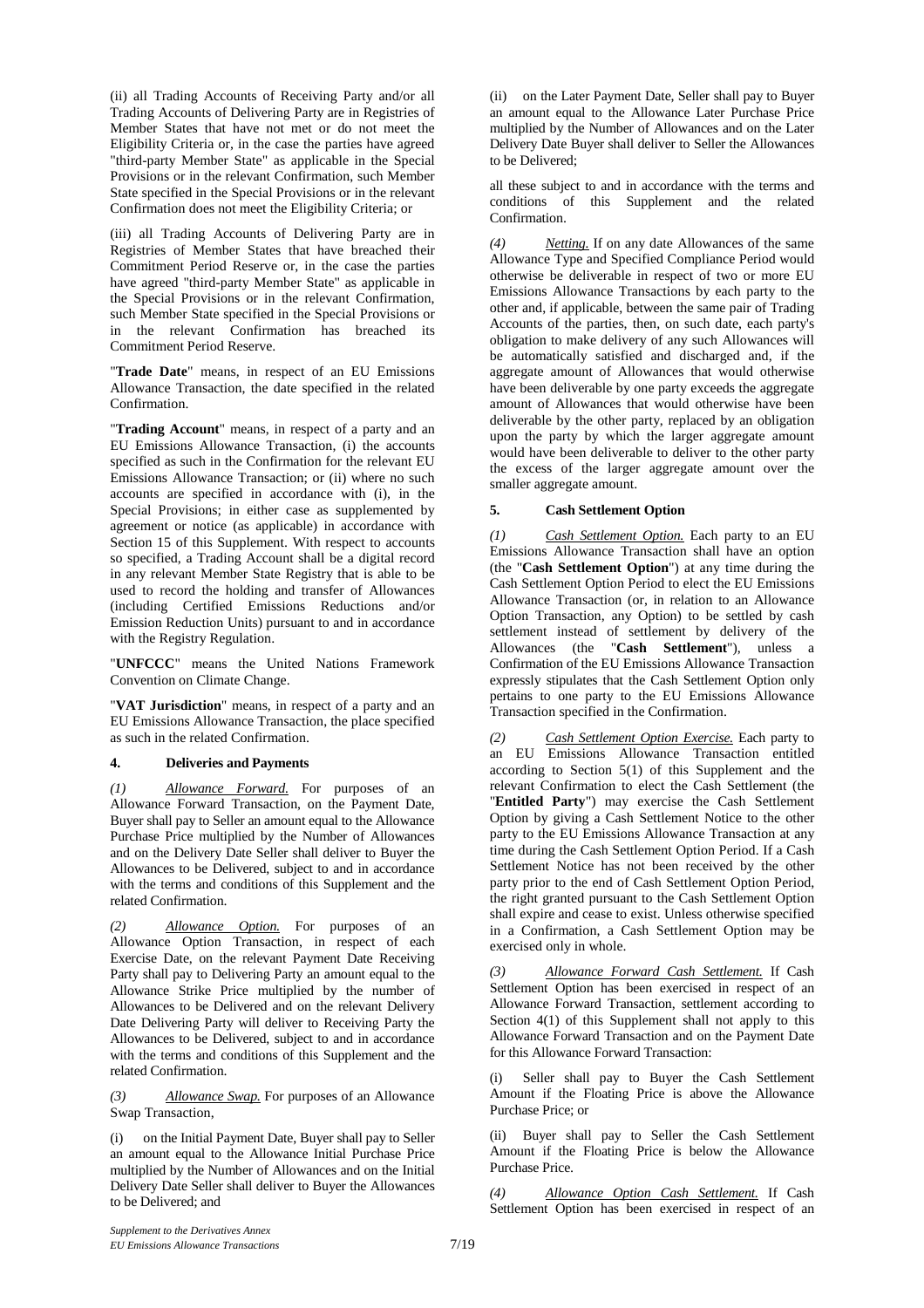Option under any Allowance Option Transaction, settlement according to Section 4(2) of this Supplement shall not apply to such Option and on a Payment Date in respect of each Exercise Date in respect of such Option:

Delivering Party shall pay to Receiving Party the Cash Settlement Amount if the Floating Price is above the Allowance Strike Price; or

(ii) Receiving Party shall pay to Delivering Party the Cash Settlement Amount if the Floating Price is below the Allowance Strike Price.

*(5) Allowance Swap Cash Settlement.* If Cash Settlement Option has been exercised in respect of an Allowance Swap Transaction, settlement according to paragraph (ii) of Section 4(3) of this Supplement shall not apply to this Allowance Swap Transaction and on the Later Payment Date for this Allowance Swap Transaction:

(i) Seller shall pay to Buyer the Cash Settlement Amount if the Floating Price is above the Allowance Later Purchase Price; or

(ii) Buyer shall pay to Seller the Cash Settlement Amount if the Floating Price is below the Allowance Later Purchase Price.

## **6. Settlement Disruption Event**

*(1) Notification of a Settlement Disruption Event.* Upon the occurrence of a Settlement Disruption Event, either party may, by written notice to the other party, notify that party of the commencement of the Settlement Disruption Event. Where the notification is from the party affected by the Settlement Disruption Event, to the extent available to such party, it shall also provide details of the Settlement Disruption Event and a non-binding estimate of the extent and the expected duration of its inability to perform its obligations due to the Settlement Disruption Event.

(2) *Consequences of a Settlement Disruption Event.* If a Settlement Disruption Event occurs, the obligations of both parties which would otherwise be required to be performed with respect to the relevant EU Emissions Allowance Transaction will be suspended for the duration of the Settlement Disruption Event and will not be required to be performed until the day on which the Settlement Disruption Event ceases to exist. During the continuation of the Settlement Disruption Event, the party affected by the Settlement Disruption Event shall continue to use all reasonable endeavours to overcome the Settlement Disruption Event. Subject to the following paragraph, upon the Settlement Disruption Event being overcome or ceasing to subsist, both parties will resume full performance of their obligations under this Agreement in respect of the relevant EU Emissions Allowance Transaction (including, for the avoidance of doubt, any suspended obligations).

*(3) Further consequences of a Settlement Disruption Event.* Where a Settlement Disruption Event continues:

(A) during the period ending 9 Delivery Business Days after the original date that, but for the Settlement Disruption Event, would have been the Delivery Date for an EU Emissions Allowance Transaction; or

- (B) if such 9 Delivery Business Day period would end after the Reconciliation Deadline on or immediately following the original date that, but for the Settlement Disruption Event, would have been the Delivery Date for an EU Emissions Allowance Transaction, during the period ending on that Reconciliation Deadline; or
- (C) if such 9 Delivery Business Day period would end after the day that is 3 Delivery Business Days preceding the End of Phase Reconciliation Deadline on or immediately following the original date that, but for the Settlement Disruption Event, would have been the Delivery Date for an EU Emissions Allowance Transaction, during the period ending on the day that is 3 Delivery Business Days preceding that End of Phase Reconciliation Deadline,

then on that 9<sup>th</sup> Delivery Business Day, Reconciliation Deadline or day that is 3 Delivery Business Days preceding the End of Phase Reconciliation Deadline (as the case may be), an Impossibility Event shall be deemed to have occurred in respect of the relevant EU Emissions Allowance Transaction and, if an Early Termination Date results from such event, then, for purposes of determining any amount payable under Section 7 of the General Provisions in respect of that Early Termination Date: (i) if "No Payment on Termination for Settlement Disruption" is not specified to be applicable in the Confirmation for the EU Emissions Allowance Transaction, it will be deemed that performance of the suspended obligations resumed on the Early Termination Date; or (ii) if "No Payment on Termination for Settlement Disruption" is specified to be applicable in the Confirmation for the EU Emissions Allowance Transaction, it will be deemed that the parties had no further delivery or payment obligations in respect of the EU Emissions Allowance Transaction after the occurrence of the Settlement Disruption Event; provided, however, that Delivering Party shall promptly refund to Receiving Party any amount that may have been paid by Receiving Party in respect of the EU Emissions Allowance Transaction together with interest on that amount in the same currency as that amount for the period from (and including) the date that amount was paid to (but excluding) the date of termination of such EU Emissions Allowance Transaction, at the rate certified by Delivering Party to be a rate offered to Delivering Party by a major bank in a relevant interbank market for overnight deposits in the applicable currency, such bank to be selected in good faith by Delivering Party for purposes of obtaining a representative rate that will reasonably reflect conditions prevailing at the time in the relevant market.

# **7. Suspension Event**

(A) Where a Suspension Event occurs, the obligations of both parties which would otherwise be required to be performed with respect to the relevant EU Emissions Allowance Transaction will be suspended for the duration of the Suspension Event and, subject to paragraph (C) below, will not be required to be performed until the day that is the earlier of: (i) the tenth Delivery Business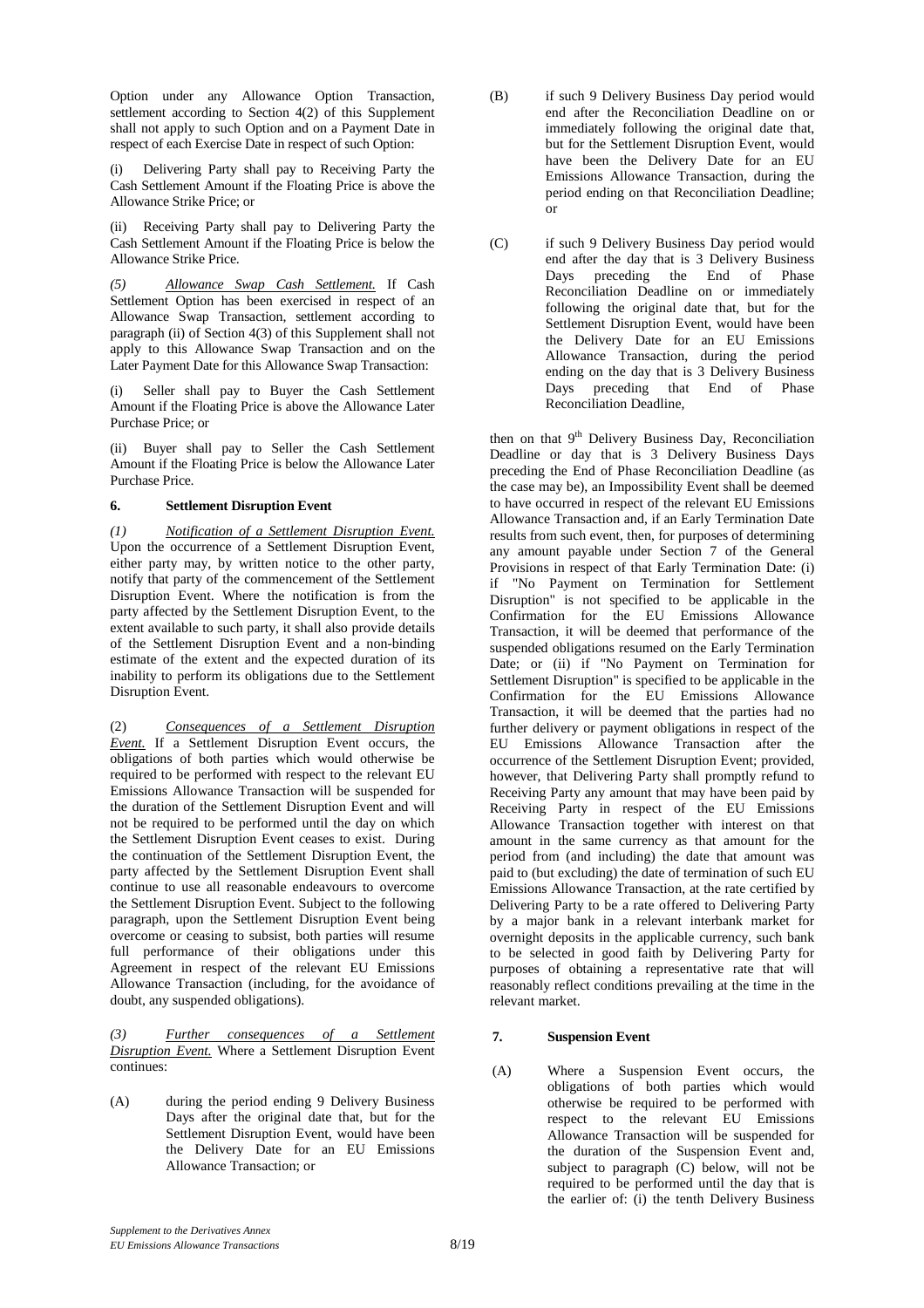Day following the date on which the Suspension Event ceases to exist; and (ii) 3 Delivery Business Days prior to the End of Phase Reconciliation Deadline (the "**Delayed Delivery Date**").

- (B) In the event that the Allowances to be Delivered are delivered to the Receiving Party on or before the Delayed Delivery Date following the occurrence of a Suspension Event as contemplated by paragraph (A) above, the Receiving Party agrees to pay the Delivering Party:
	- (I) for the purposes of an Allowance Forward Transaction, an amount equal to the sum of: (X) Allowance Purchase Price multiplied by the Number of Allowances delivered on or before the relevant Delayed Delivery Date; and (Y) the Cost of Carry Amount;
	- (II) for the purposes of an Allowance Option Transaction, an amount equal to the sum of: (X) the Allowance Strike Price multiplied by the Number of Allowances delivered on or before the relevant Delayed Delivery Date; and (Y) the Cost of Carry Amount;
	- (III) for the purposes of an Allowance Swap Transaction, an amount equal to the sum of:  $(X)$  (i) in respect of Suspension Event occurred in relation to the Initial Delivery Date, Allowance Initial Purchase Price; or (ii) in respect of Suspension Event occurred in relation to the Later Delivery Date, Allowance Later Purchase Price, multiplied by the Number of Allowances delivered on or before the relevant Delayed Delivery Date; and (Y) the Cost of Carry Amount;

For the avoidance of doubt, any increase in (I), (II) or (III) above in respect of the Cost of Carry Amount shall be identified in the relevant VAT Invoice sent to the Receiving Party.

(C) Where: a Suspension Event continues to exist on the Long-Stop Date, then an Impossibility Event shall be deemed to have occurred in respect of the relevant EU Emissions Allowance Transaction. The parties agree that in such case the Long-Stop Date will be the Early Termination Date for the purposes of the relevant EU Emissions Allowance Transaction. For purposes of determining any amount payable under Section 7 of the General Provisions in respect of that Early Termination Date, it will be deemed that the parties had no further delivery or payment obligations in respect of the EU Emissions Allowance Transaction after the occurrence of the Suspension Event; provided, however, that Delivering Party shall promptly refund to Receiving Party any amount that may have been paid by Receiving Party in respect of the EU Emissions Allowance Transaction together with interest on that amount in the same

currency as that amount for the period from (and including) the date that amount was paid to (but excluding) the date of termination of such EU Emissions Allowance Transaction, at the rate certified by Delivering Party to be a rate offered to Delivering Party by a major bank in a relevant interbank market for overnight deposits in the applicable currency, such bank to be selected in good faith by Delivering Party for purposes of obtaining a representative rate that will reasonably reflect conditions prevailing at the time in the relevant market. For the avoidance of doubt, in case of the Allowance Swap Transaction, the refund shall not include already paid Allowance Initial Purchase Price, provided that Allowances to be Delivered on the Initial Delivery Date were delivered.

(D) Upon the occurrence of a Suspension Event, either party may, by written notice to the other party, notify that party of the commencement of the Suspension Event. Where the notification is from the party affected by the Suspension Event, to the extent available to such party, it shall also provide details of the Suspension Event including a non-binding estimate of the extent and the expected duration of its inability to perform its obligations due to the Suspension Event.

## **8. Failure to deliver**

If Delivering Party fails to deliver the Allowances to be Delivered on the Delivery Date, such failure shall not constitute an Event of Default (as defined in the Agreement) in respect of Delivering Party, but:

- (A) if the failure to deliver occurs other than as a result of the failure of Receiving Party to comply with the Requirements under the Scheme as specified below, the existence of an Illegality, the existence of a Settlement Disruption Event or the existence of a Suspension Event, the Payment Date will be postponed and Receiving Party may, by notice to Delivering Party, require Delivering Party to remedy such failure, and:
	- (I) if Delivering Party delivers the Allowances to be Delivered on or before the first Delivery Business Day after such notice is given or, if earlier, the Reconciliation Deadline on or immediately following the Delivery Date:

(X) (i) In respect of an Allowance Forward Transaction, Receiving Party shall pay to Delivering Party on the Payment Date an amount equal to the Allowance Purchase Price multiplied by the Number of Allowances, (ii) in respect of an Allowance Option Transaction, Receiving Party shall pay to Delivering Party on the Payment Date an amount equal to the Allowance Strike Price multiplied by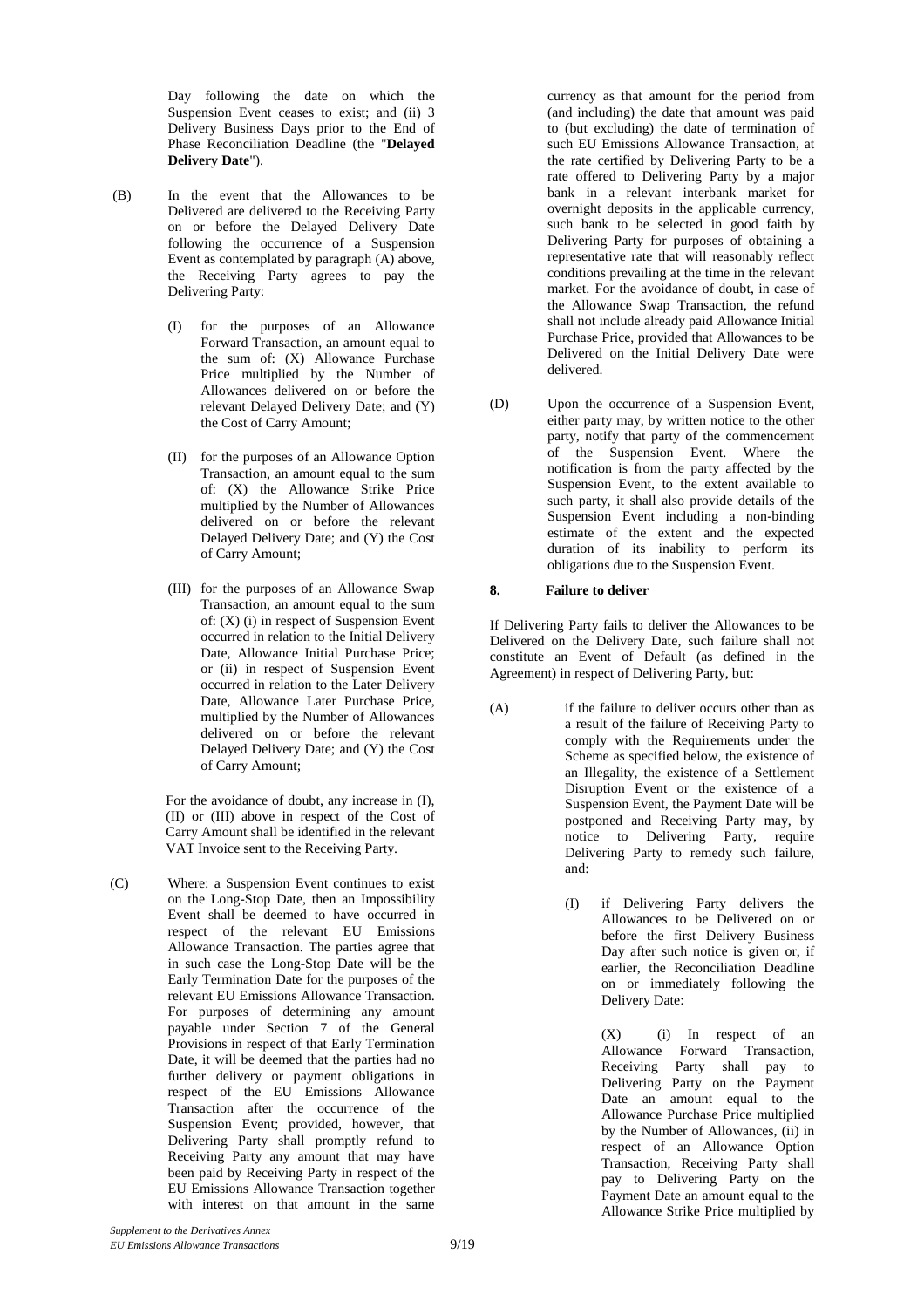the number of Allowances to be Delivered, and (iii) in respect of an Allowance Swap Transaction, Receiving Party shall pay to Delivering Party on the Payment Date an amount equal to the Allowance Initial Purchase Price (when paid on the Initial Payment Date) or the Allowance Later Purchase Price (when paid on the Later Payment Date) multiplied by the Number of Allowances (and, in each case, for purposes of determining the Payment Date, the date of delivery shall be deemed to be the Delivery Date);

(Y) Delivering Party shall pay to Receiving Party on the Payment Date interest on an amount equal to the number of Allowances that were required to be delivered on the Delivery Date (but which were not delivered on such date) multiplied by (i) the Allowance Purchase Price (in respect of an Allowance Forward Transaction) or (ii) the Allowance Strike Price (in respect of an Allowance Option Transaction) or (iii) the Allowance Initial Purchase Price (in respect of failure to deliver the Allowances to be Delivered under an Allowance Swap Transaction on the Initial Delivery Date) or (iv) the Allowance Later Purchase Price (in respect of failure to deliver the Allowances to be Delivered under an Allowance Swap Transaction on the Later Delivery Date) for the period from (and including) the Delivery Date to (but excluding) the date of actual delivery at the Default Rate; or

(II) if the failure is not remedied on or before the first Delivery Business Day after such notice is given, or, if earlier, the Reconciliation Deadline on or immediately following the Delivery Date (in either case the "**Final Delivery Date**"), Receiving Party may, by written notice to Delivering Party, terminate the parties' obligations under Section 4 of this Supplement and Delivering Party shall pay to Receiving Party an amount determined in accordance with Receiving Party's Replacement Cost (if a positive number) on the first succeeding Business Day, adjusted to take into account any amount previously paid by Receiving Party to Delivering Party in respect of the relevant EU Emissions Allowance Transaction; for the avoidance of doubt, if, in case of the Allowance Swap Transaction, the failure to deliver occurs in respect of the Later Delivery Date, such adjustment shall not include the Allowance Initial Purchase Price.

(B) if the failure to deliver occurs as a result of the failure of Receiving Party to comply with the Requirements under the Scheme as specified below, the Payment Date will be postponed and Delivering Party may, by notice to Receiving Party, require Receiving Party so to comply, and:

> (I) if Receiving Party complies on or before the first Delivery Business Day after such notice is given or, if earlier, the Reconciliation Deadline on or immediately following the Delivery Date:

> > (X) Delivering Party shall deliver to Receiving Party the Allowances to be Delivered and, (i) in respect of an Allowance Forward Transaction, Receiving Party shall pay to Delivering Party on the Payment Date an amount equal to the Allowance Purchase Price multiplied by the Number of Allowances, (ii) in respect of an Allowance Option Transaction, Receiving Party shall pay to Delivering Party on the Payment Date an amount equal to the Allowance Strike Price multiplied by the number of Allowances to be Delivered, and (iii) in respect of an Allowance Swap Transaction, Receiving Party shall pay to Delivering Party on the Payment Date an amount equal to the Allowance Initial Purchase Price (when paid on the Initial Payment Date) or the Allowance Later Purchase Price (when paid on the Later Payment Date) multiplied by the Number of Allowances (and, in each case, for purposes of determining the Payment Date, the date of delivery shall be deemed to be the Delivery Date); and

> > (Y) Receiving Party shall pay to Delivering Party on the Payment Date interest on an amount equal to the number of Allowances that were required to be delivered on the Delivery Date (but which were not delivered on that date) multiplied by (i) the Allowance Purchase Price (in respect of an Allowance Forward Transaction) or (ii) the Allowance Strike Price (in respect of an Allowance Option Transaction) or (iii) the Allowance Initial Purchase Price (in respect of failure to deliver the Allowances to be Delivered under an Allowance Swap Transaction on the Initial Delivery Date) or (iv) the Allowance Later Purchase Price (in respect of failure to deliver the Allowances to be Delivered under an Allowance Swap Transaction on the Later Delivery Date) for the period from (and including) the Delivery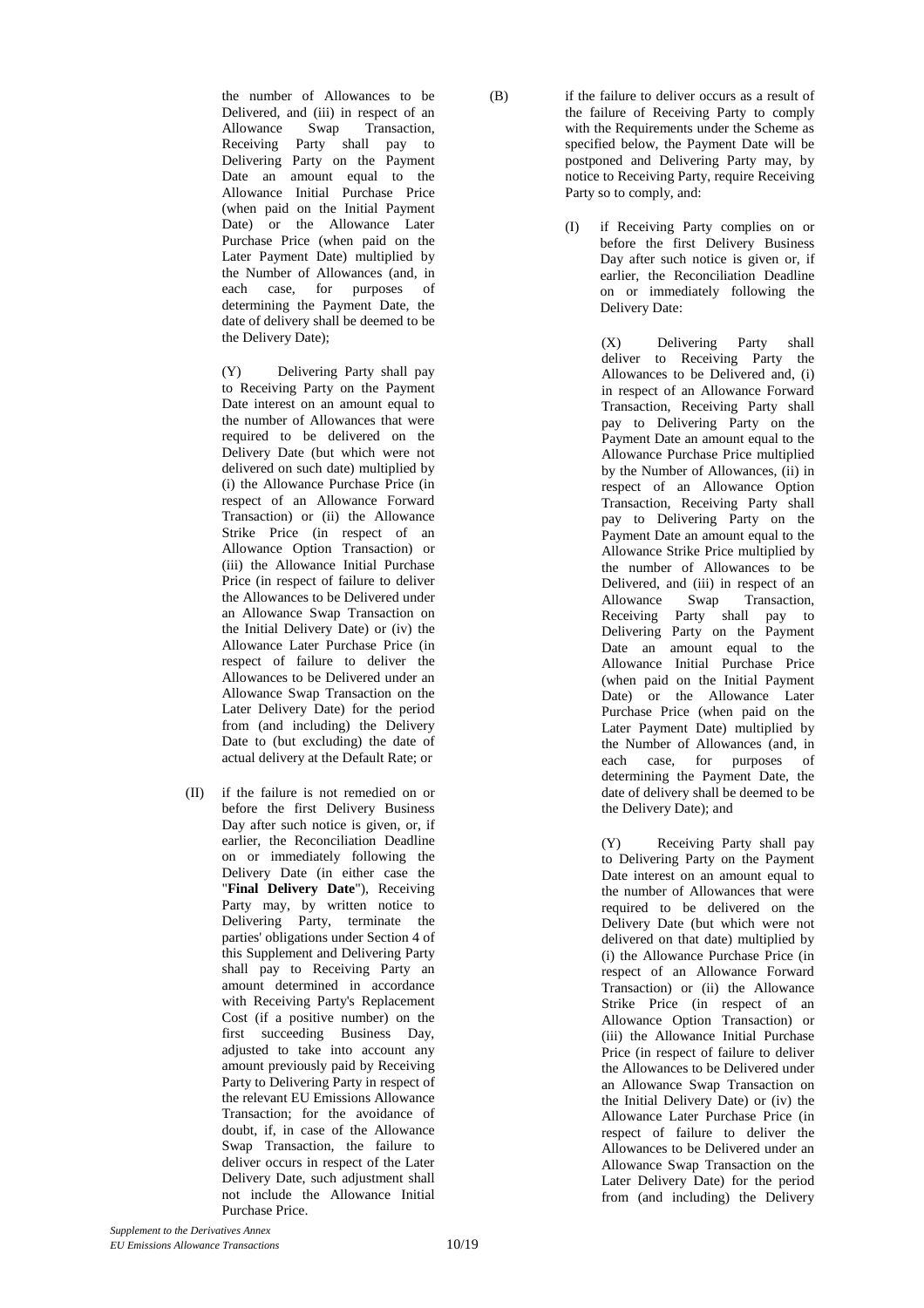Date to (but excluding) the date of actual delivery at the Default Rate; or

(II) if Receiving Party fails to comply on or before the first Delivery Business Day after such notice is given, or, if earlier, the Reconciliation Deadline on or immediately following the Delivery Date (in either case the "**Final Compliance Date**"), Delivering Party may, by written notice to Receiving Party, terminate the parties' obligations under Section 4 of this Supplement and Receiving Party shall pay to Delivering Party Delivering Party's Replacement Cost (if a positive number) on the first succeeding Business Day, adjusted to take into account any amount previously paid by Receiving Party to Delivering Party in respect of the relevant EU Emissions Allowance Transaction; for the avoidance of doubt, if, in case of the Allowance Swap Transaction, the failure to deliver occurs in respect of the Later Delivery Date, such adjustment shall not include the Allowance Initial Purchase Price.

## **9. Partial Settlement**

If, on the Delivery Date, Delivering Party delivers to Receiving Party fewer Allowances than the Allowances to be Delivered (such shortfall the "**Allowance Shortfall**"), Receiving Party's obligation to pay pursuant to Section 4 of this Supplement above shall be reduced by an amount equal to the Allowance Shortfall multiplied by either (i) the Allowance Purchase Price (in respect of an Allowance Forward Transaction) or (ii) the Allowance Strike Price (in respect of an Allowance Option Transaction) or (iii) the Allowance Initial Purchase Price (in respect of Allowance Shortfall occurred on the Initial Delivery Date in connection with an Allowance Swap Transaction) or the Allowance Later Purchase Price (in respect of Allowance Shortfall occurred on the Later Delivery Date in connection with an Allowance Swap Transaction), and the provisions of "Failure to Deliver" above will apply in respect of the Allowance Shortfall (with references to Number of Allowances (in the case of an Allowance Forward Transaction or an Allowance Swap Transaction) and Allowances to be Delivered (in the case of an Allowance Option Transaction) being read as references to the Allowance Shortfall).

### **10. Abandonment of Scheme**

*(1)* If before the Delivery Date the Scheme is, as a result of official written public pronouncement by the European Community, no longer scheduled to proceed or is to be discontinued, either party may, by written notice to the other party, terminate the relevant EU Emissions Allowance Transaction, in which case neither party shall have any further delivery or payment obligations under or in respect of that EU Emissions Allowance Transaction and, for the avoidance of doubt, a payment shall not be due under Section 7 of the General Provisions or otherwise in respect of such termination.

*(2)* In the event of a termination in accordance with sub-clause (1) Delivering Party shall promptly refund to

Receiving Party any amount that may have been paid by Receiving Party in respect of the EU Emissions Allowance Transaction together with interest on that amount in the same currency as that amount for the period from (and including) the date that amount was paid to (but excluding) the date of termination of the EU Emissions Allowance Transaction in accordance with sub-clause (1), at the rate certified by Delivering Party to be a rate offered to Delivering Party by a major bank in a relevant interbank market for overnight deposits in the applicable currency, such bank to be selected in good faith by Delivering Party for purposes of obtaining a representative rate that will reasonably reflect conditions prevailing at the time in the relevant market.

For the avoidance of doubt, with respect to EU Emissions Allowance Transactions establishing more than one Delivery Date, the provisions of paragraphs (1) and (2) above regarding delivery and payment obligations of the parties shall only apply in respect of Delivery Dates to occur on or after abandonment of the Scheme according to Section 10(1) of this Supplement.

### **11. Invoicing and Value Added Taxes**

*(1)* On or after the Delivery Date, Delivering Party shall send to Receiving Party a valid VAT invoice (applicable in the jurisdiction of supply) setting forth the number of Allowances delivered, or that would have been delivered but for the provisions of Section 4(4) of this Supplement, and the Allowance Purchase Price(s) or Allowance Strike Price(s), as applicable, stating the total amount payable by Receiving Party and stating the amount of VAT, if any, properly chargeable thereon (a "**VAT Invoice**").

*(2)* All amounts referred to in this Supplement or in a Confirmation for an EU Emissions Allowance Transaction are exclusive of any applicable Value Added Taxes ("**VAT**") which are or may become chargeable in respect of the supply or supplies for which such sums form the whole or part of the consideration for VAT purposes, and any such VAT shall be payable in addition to any such other consideration in accordance with the provisions set out below.

*(3)* The Receiving Party will either (A) subject to receipt of an appropriate VAT Invoice in respect of such supply or supplies stating *inter alia* the amount of VAT properly chargeable thereon (the "**VAT Amount**"), pay to Delivering Party a sum equal to the VAT Amount on the Payment Date; or (B) where, under the provisions of the applicable VAT legislation, the Receiving Party is required to self-assess and account for any VAT chargeable in respect of such supply, account for such VAT.

*(4)* On each date on which an EU Emissions Allowance Transaction is entered into, Receiving Party represents to Delivering Party that:

- (A) For VAT purposes, Receiving Party receives the services supplied pursuant to the EU Emissions Allowance Transaction connection with an establishment of Receiving Party in that party's VAT Jurisdiction; and
- (B) it is a taxable person for the purposes of Article 9 of the European Community Directive 2006/112/EC and receives such supply for the purposes of a business carried on by it.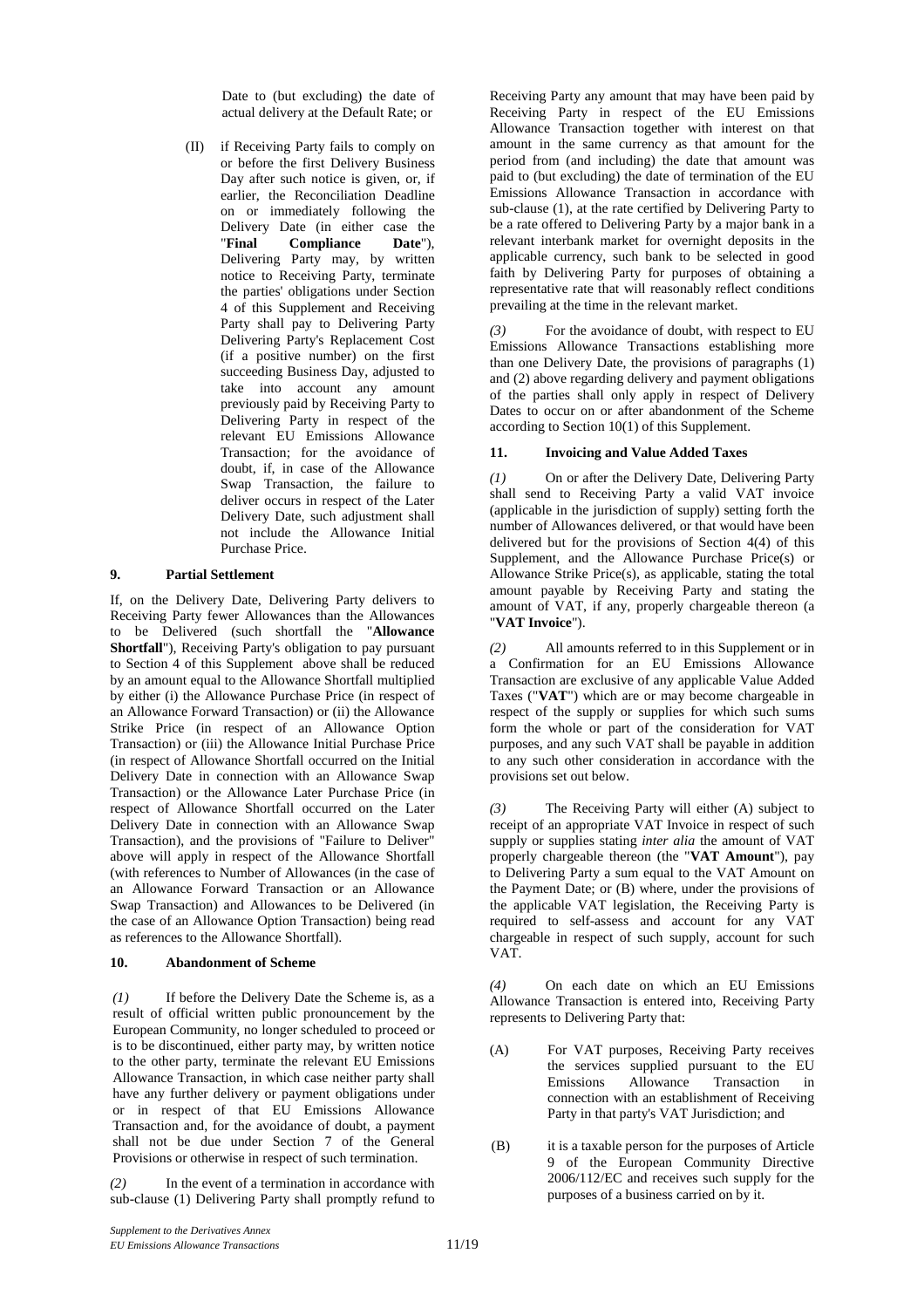*(5)* Subject to each party's obligations relating to VAT, each party shall cause all royalties, Taxes, duties, and other sums (including any environmental tax or levy) legally payable by that party arising in connection with an EU Emissions Allowance Transaction to be paid, and shall reimburse the other party to the extent that party is required to pay any such royalties, Taxes, duties or other sums for which the first party is primarily liable.

### **12. Requirements under the Scheme**

Each party agrees with the other that, so long as either party has or may have any obligation under an EU Emissions Allowance Transaction, it will:

- (A) ensure that, on a Delivery Date or a Delayed Delivery Date (as the case may be), it has one or more Trading Accounts registered in the Registry of each Member State specified in the related Confirmation, or where no such Trading Accounts are specified in the related Confirmation, in each of the Registries specified by such party in the Special Provisions or as may be agreed by the parties in accordance with "Modification of Party Trading Accounts" below;
- (B) where a party has not specified any Registry in the Special Provisions or in the related Confirmation, ensure that, on a Delivery Date or a Delayed Delivery Date (as the case may be), it has one or more Trading Accounts registered in a Registry of a Member State; and
- (C) conduct its affairs so as not to give any Relevant Authority cause to block, suspend, refuse, reject or cancel the transfer (whether in whole or in part) of Allowances requested to be made pursuant to any EU Emissions Allowance Transaction.

### **13. No encumbrances**

(1) In respect of each delivery of Allowances, Delivering Party agrees that it will convey, and, on the date that it delivers such Allowances, represents that it has conveyed the Allowances, free and clear of all liens, security interests, claims and encumbrances.

(2) Neither party shall be liable in respect of any breach of warranty under paragraph (1) above in relation to an EU Emissions Allowance Transaction for any greater sum than it would be liable for under Section 7 of the General Provisions if an Early Termination Date were to occur on the date of that breach in respect of that EU Emissions Allowance Transaction as the result of a Change of Circumstances where that EU Emissions Allowance Transaction was the sole Transaction affected by such change and Delivering Party was the sole Affected Party.

### **14. Damages and costs**

*(1)* Except to the extent included in any amount payable under Section 7 of the General Provisions or any payment in respect of Receiving Party's Replacement Cost or Delivering Party's Replacement Cost, neither party is liable to the other for any lost profit.

*(2)* All costs, fees and charges assessed or imposed by a Relevant Authority in connection with the transfer of

Allowances pursuant to an EU Emissions Allowance Transaction shall be the responsibility of the party upon whom such costs, fees and/or charges are allocated by the Relevant Authority.

#### **15. Modifications of Party Trading Accounts**

The parties agree that:

(1) Receiving Party may from time to time (A) amend the order in which its Trading Accounts are listed in the Confirmation related to an EU Emissions Allowance Transaction where it has specified Trading Accounts in such Confirmation or in the Special Provisions; and/or (B) nominate an additional Trading Account, in either case in respect of an EU Emissions Allowance Transaction, provided that Receiving Party notifies Delivering Party in writing of such amendment and/or addition (including the provision of the relevant account details) no less than thirty (30) calendar days prior to the next Delivery Date under that EU Emissions Allowance Transaction, and provided further that in each such case, Delivering Party notifies Receiving Party in writing that it consents to such changes within five (5) Delivery Business Days of receiving such notice from Receiving Party;

(2) Delivering Party may, if one or more Trading Accounts are listed in the Special Provisions or in the related Confirmation in respect of Delivering Party, add an additional Trading Account to those listed in the Special Provisions or such Confirmation, as the case may be, from time to time and at any time prior to the relevant Delivery Date under a particular EU Emissions Allowance Transaction, provided that Delivering Party notifies Receiving Party in writing of such additional Trading Account (including the relevant account details) on or before the day that is ten (10) Delivery Business Day before such Delivery Date.

### **16. Provisions applicable to Option Transactions**

Unless otherwise defined in this Supplement, any term relating to Option Transactions is to be construed in accordance with the applicable Options Supplement published by the CBA.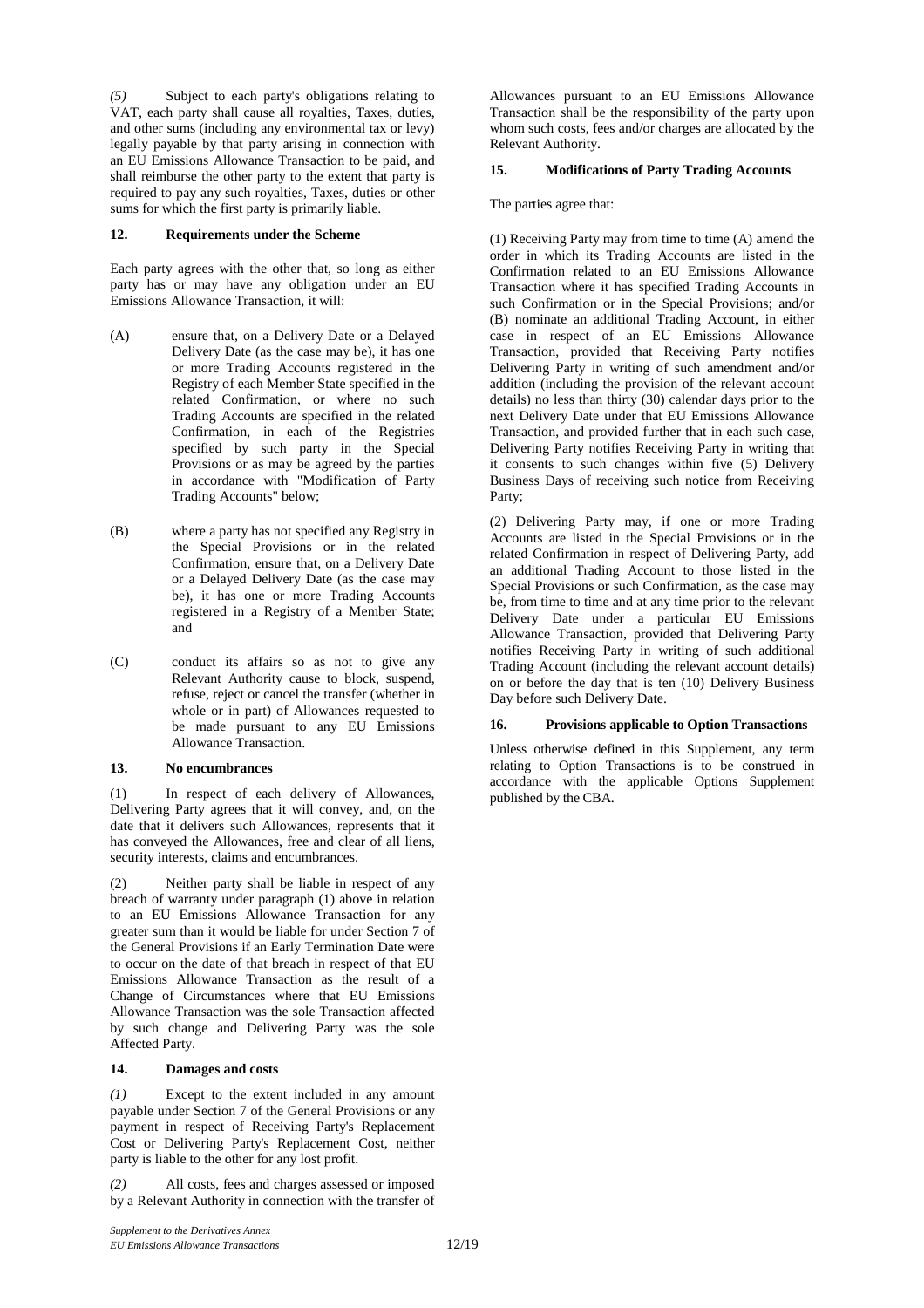### **Suggested Form of Confirmation of an Allowance Forward Transaction**

To: From: Date:

We refer to our telephone conversation and hereby confirm our agreement to enter into an Allowance Forward Transaction [which shall be subject to the CBA Master Agreement for Financial Transactions between us, dated ….. (the "Agreement"). Terms defined in the Agreement have the same meaning in this Confirmation]. The terms of the Transaction are as follows:

#### **General Terms:**

| Reference Number: |  |
|-------------------|--|
| Trade Date:       |  |

# Party A [Company name, ID, registered office]:

Party B [Company name, ID, registered office]:

| Buyer:                       | Party $[A/B]$ |
|------------------------------|---------------|
| Seller:                      | Party $[B/A]$ |
| Allowance Type:              | $\Pi^1$       |
| Specified Compliance Period: | $\Pi^2$       |
|                              |               |
| Allowance Purchase Price:    | П             |
| Number of Allowances:        | П             |
| <b>Total Purchase Price:</b> | П             |
|                              |               |
| Buyer's VAT Jurisdiction:    | Ш             |
| Seller's VAT Jurisdiction:   |               |

### **Settlement Terms:**

| Contractual Currency:                                     | 0                                                                                              |
|-----------------------------------------------------------|------------------------------------------------------------------------------------------------|
| Payment Date:                                             | [], subject to the provisions of "Failure to Deliver" in the Emissions Allowance<br>Supplement |
| Delivery Date:                                            | 0                                                                                              |
| [Buyer's Delivery Business Day Location:                  | [1] <sup>3</sup>                                                                               |
| [Seller's Delivery Business Day Location:                 | $[1]^{4}$                                                                                      |
| [No Payment on Termination]<br>For Settlement Disruption: | [Applicable]] $5$                                                                              |
| <b>Cash Settlement Option:</b>                            |                                                                                                |

[Entitled Party: [Party A/B]]<sup>6</sup>

 $\overline{a}$ 

<sup>&</sup>lt;sup>1</sup> An EU Allowance, an EU Credit or an Alternative Allowance.

<sup>&</sup>lt;sup>2</sup>The relevant five-year period referred to in Article 11(2) of the Directive for which that Allowance is issued.

 ${}^{3}$ If a place is not specified: (i) the place specified in the Special Provisions as the Delivery Business Day Location for Buyer; or (ii) if no such place is specified, the place in which the Buyer's address for purposes of receiving notices connected with the relevant EU Emissions Allowance Transaction is located; or (iii) if no

such address has been given, the place in which the Buyer has its registered office.<br><sup>4</sup>If a place is not specified: (i) the place specified in the Special Provisions as the Delivery Business Day Location for Seller; or (i the place in which the Seller's address for purposes of receiving notices connected with the relevant EU Emissions Allowance Transaction is located; or (iii) if no such address has been given, the place in which Seller has its registered office.  $5$  Please see Section 6(3) of the Emissions Allowance Supplement

*Supplement to the Derivatives Annex* 

*EU Emissions Allowance Transactions* 13/19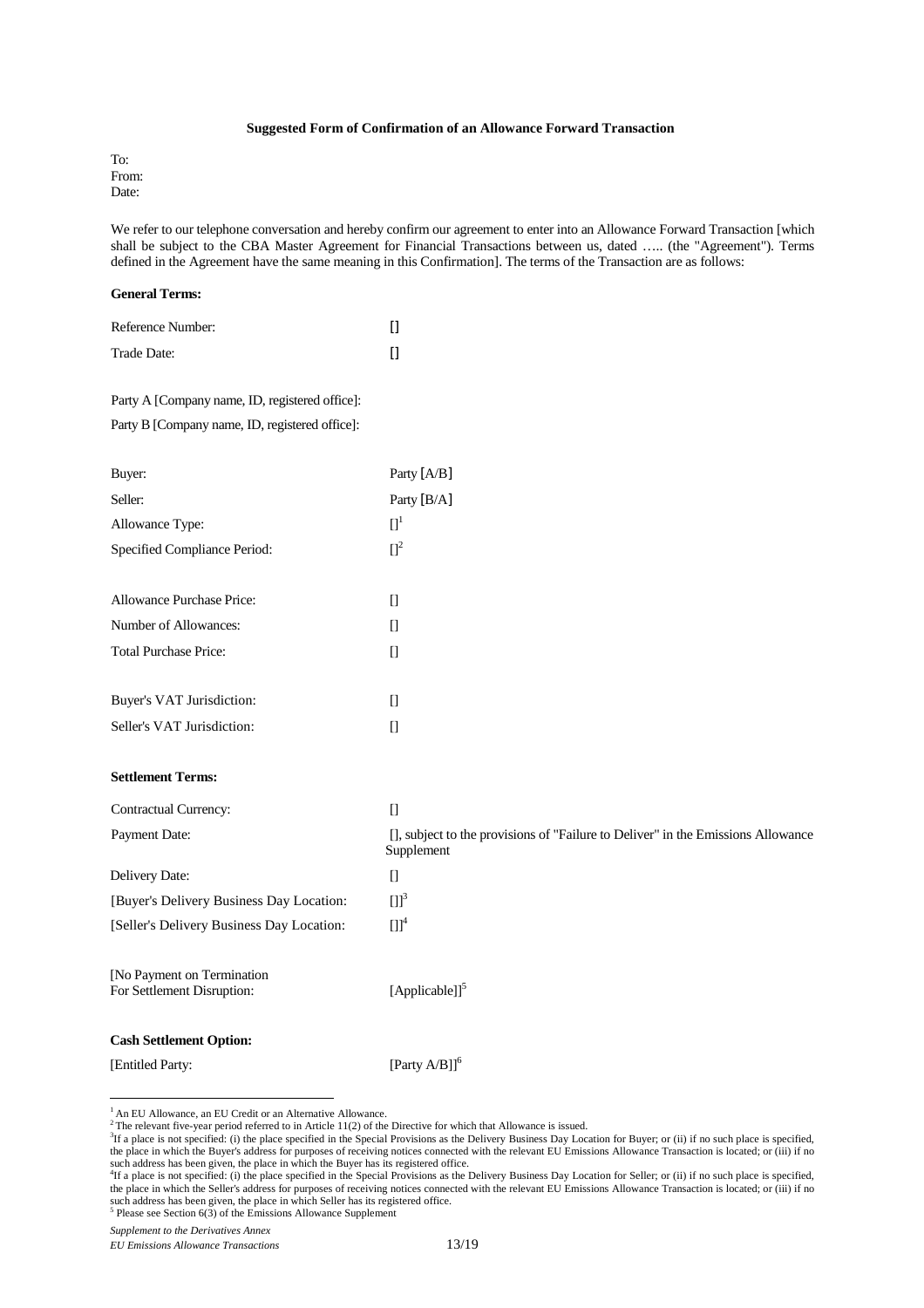| [Partial Cash Settlement:        | [Applicable]] <sup>7</sup>                                |
|----------------------------------|-----------------------------------------------------------|
| <b>Suspension Event:</b>         |                                                           |
| [Third-Party Member State:       | [Applicable]                                              |
|                                  | [Specification of relevant Member State(s)]] <sup>8</sup> |
| <b>Calculation Agent:</b>        | $\prod$                                                   |
| <b>Account Details:</b>          |                                                           |
| Account for payments of Party A: | П                                                         |
| Account for payments of Party B: | П                                                         |
| Trading Account of Party A:      | П                                                         |
| Trading Account of Party B:      | $\prod$                                                   |
|                                  |                                                           |
|                                  |                                                           |

[Agency:] [The Transaction is an Agency Transaction. [Name of Agent] is acting as agent for [name or identifier of Principal]]

# [**Additional provisions:**]

Please confirm that the foregoing correctly sets forth the terms of our agreement by countersigning this Confirmation and returning it to [ ] or by sending us a confirmation substantially similar to this Confirmation, which confirmation sets forth the material terms of the Transaction to which this Confirmation relates and indicates agreement to those terms.

Yours sincerely,

[Signature] [Signature of counterparty]

*Supplement to the Derivatives Annex EU Emissions Allowance Transactions* 14/19

<sup>&</sup>lt;sup>6</sup> Specify only if the Cash Settlement Option pertains to one of the Parties.<br><sup>7</sup> If no Partial Cash Settlement is specified, a Cash Settlement Option may be exercised only in whole.<br><sup>8</sup> Please see Section 3 of the Emissi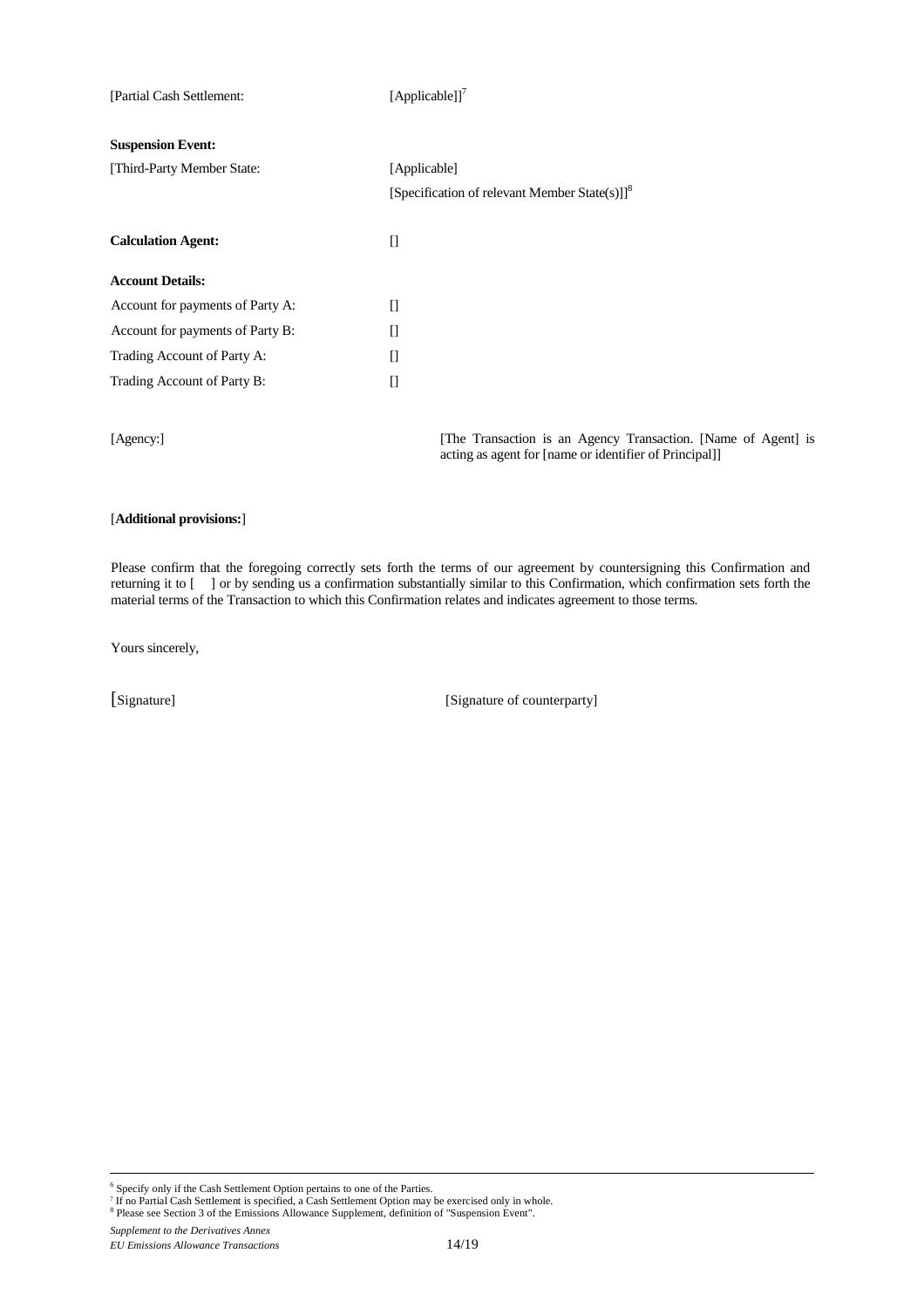#### **Suggested Form of Confirmation of an Allowance Option Transaction**

To: From: Date:

We refer to our telephone conversation and hereby confirm our agreement to enter into an Allowance Option Transaction [which shall be subject to the CBA Master Agreement for Financial Transactions between us, dated ….. (the "Agreement"). Terms defined in the Agreement have the same meaning in this Confirmation]. The terms of the Transaction are as follows:

#### **General Terms:**

| Reference Number: |  |
|-------------------|--|
| Trade Date:       |  |

## Party A [Company name, ID, registered office]:

Party B [Company name, ID, registered office]:

| Buyer:                                    | Party [A/B]                                                                                                              |
|-------------------------------------------|--------------------------------------------------------------------------------------------------------------------------|
| Seller:                                   | Party [B/A]                                                                                                              |
| Option Style:                             | [American][European][Bermuda][Asian] <sup>9</sup>                                                                        |
| Option Type:                              | [Put][Call]                                                                                                              |
| Allowance Type:                           | $\prod^{10}$                                                                                                             |
| Specified Compliance Period:              | $\prod$ <sup>11</sup>                                                                                                    |
| Number of Options:                        | $\prod$                                                                                                                  |
| [Option Entitlement:                      | [] Allowance(s) per Option] $^{12}$                                                                                      |
| Allowance Strike Price:                   | $\prod$ <sup>13</sup>                                                                                                    |
| Premium:                                  | [(Premium per Allowance: )]]<br>$\Gamma$                                                                                 |
| Premium Payment Date:                     | $\Box$                                                                                                                   |
| [Buyer's Delivery Business Day Location:  | $[1]$ <sup>14</sup>                                                                                                      |
| [Seller's Delivery Business Day Location: | $[1]^{15}$                                                                                                               |
| <b>Procedure for Exercise:</b>            |                                                                                                                          |
| <b>Commencement Date:</b>                 | $\Box$                                                                                                                   |
| <b>Exercise Period:</b>                   | [From and including _______ to and including ______] <sup>16</sup> between _____ a.m. and _____ p.m. (local time in []). |
| [Potential Exercise Date(s):              | $[1]^{17}$                                                                                                               |
| <b>Expiration Date:</b>                   | [] <sup>18</sup>                                                                                                         |
| <b>Expiration Time:</b>                   | $[]$ (local time in $[]$ )                                                                                               |

<sup>9</sup> If an Asian style Option, the parties should specify the Calculation Period or, in relation to more Settlement Dates, more Calculation Periods.<br><sup>10</sup> An EU Allowance, an EU Credit or an Alternative Allowance

<sup>&</sup>lt;sup>11</sup> The relevant five-year period referred to in Article 11(2) of the Directive for which that Allowance is issued.

 $12$ If no Option Entitlement is specified, the default Option Entitlement shall be one Allowance per Option.

<sup>&</sup>lt;sup>13</sup> This should be expressed as Strike Price per Allowance.

<sup>&</sup>lt;sup>14</sup>If a place is not specified: (i) the place specified in the Special Provisions as the Delivery Business Day Location for Buyer; or (ii) if no such place is specified, (i) the place is pecified, the place in which the Buyer's address for purposes of receiving notices connected with the relevant EU Emissions Allowance Transaction is located; or (iii) if no such address has been given, the place in which the Buyer has its registered office.<br><sup>15</sup>If a place is not specified: (i) the place specified in the Special Provisions as the Delivery Business Day Location for Seller; or (

the place in which the Seller's address for purposes of receiving notices connected with the relevant EU Emissions Allowance Transaction is located; or (iii) if no such address has been given, the place in which Seller has its registered office.

<sup>&</sup>lt;sup>6</sup> Include if American style Option.

<sup>&</sup>lt;sup>17</sup> Include if Bermuda style Option.

<sup>&</sup>lt;sup>18</sup> Insert if the Allowance Option is exercisable only on the Expiration Date.

*Supplement to the Derivatives Annex EU Emissions Allowance Transactions* 15/19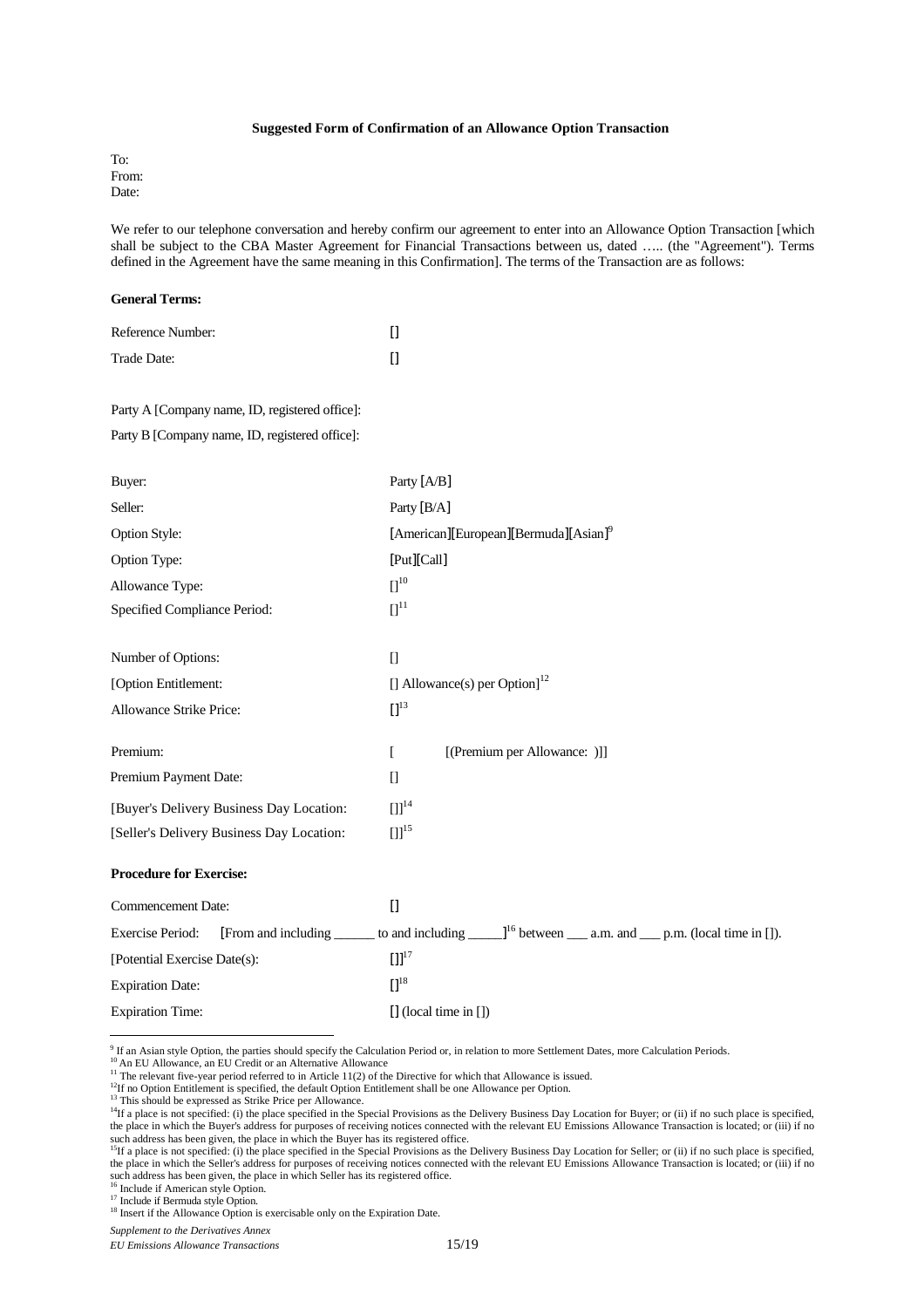| [Automatic Exercise:                                     | [Applicable]] <sup>19</sup>                                                                                                                                                              |
|----------------------------------------------------------|------------------------------------------------------------------------------------------------------------------------------------------------------------------------------------------|
| [Knock-in Event:                                         | $[]$                                                                                                                                                                                     |
| [Knock-out Event:                                        | $[]$                                                                                                                                                                                     |
|                                                          |                                                                                                                                                                                          |
| [Partial Exercise:                                       | [Applicable]] <sup>20</sup>                                                                                                                                                              |
| [Minimum Number of Options:                              | $[] \centering \includegraphics[width=0.47\textwidth]{images/TrDiM-Architecture.png} \caption{The 3D (top) and 4D (bottom) are shown in the left and right.} \label{TrDiM-Architecture}$ |
| Integral Multiple:                                       | $[1]^{21}$                                                                                                                                                                               |
| [Multiple Exercise:                                      | [Applicable]] <sup>22</sup>                                                                                                                                                              |
| [Minimum Number of Options:                              | $[$                                                                                                                                                                                      |
| Maximum Number of Options                                | $[] \centering \includegraphics[width=0.47\textwidth]{images/TrDiM-Architecture.png} \caption{The 3D (top) and 4D (bottom) are shown in the left and right.} \label{TrDiM-Architecture}$ |
| Integral Multiple:                                       | $[1]^{23}$                                                                                                                                                                               |
| [Written Exercise Notice:                                | [Applicable] [Not Applicable]]                                                                                                                                                           |
| <b>Settlement Terms:</b>                                 |                                                                                                                                                                                          |
| Contractual Currency:                                    | $[$                                                                                                                                                                                      |
| Payment Date:                                            | [], subject to the provisions of "Failure to Deliver" in the Emissions Allowance<br>Supplement                                                                                           |
| Delivery Date:                                           | $\begin{bmatrix} 1 \\ 2 \end{bmatrix}$                                                                                                                                                   |
| [Buyer's Delivery Business Day Location:                 | $[1]^{24}$                                                                                                                                                                               |
| [Seller's Delivery Business Day Location:                | $[ ] ]^{25}$                                                                                                                                                                             |
| [No Payment on Termination<br>For Settlement Disruption: | [Applicable]] <sup>26</sup>                                                                                                                                                              |
| <b>Cash Settlement Option</b>                            |                                                                                                                                                                                          |
| [Entitled Party:                                         | [Party $A/B$ ]] <sup>27</sup>                                                                                                                                                            |
| [Partial Cash Settlement:                                | [Applicable]] <sup>28</sup>                                                                                                                                                              |
| <b>Suspension Event:</b>                                 |                                                                                                                                                                                          |
| [Third-Party Member State:                               | [Applicable]                                                                                                                                                                             |
|                                                          | [Specification of relevant Member State(s)]] <sup>29</sup>                                                                                                                               |
| <b>Calculation Agent:</b>                                | $[] \centering \includegraphics[width=0.47\textwidth]{images/TrDiM-Architecture.png} \caption{The 3D (top) and 4D (bottom) are shown in the left and right.} \label{TrDiM-Architecture}$ |
| <b>Account Details:</b>                                  |                                                                                                                                                                                          |
| Account for payments of Party A:                         | $[] \centering \includegraphics[width=0.47\textwidth]{images/TrDiM-Architecture.png} \caption{The 3D (top) and 4D (bottom) are shown in the left and right.} \label{TrDiM-Architecture}$ |
| Account for payments of Party B:                         | $[] \centering \includegraphics[width=0.47\textwidth]{images/TrDiM-Architecture.png} \caption{The 3D (top) and 4D (bottom) are shown in the left and right.} \label{TrDiM-Architecture}$ |

<sup>19</sup> If Automatic Exercise is not specified as Applicable, it will be deemed not to apply.

<sup>20</sup> If Partial Exercise is not specified as Applicable, it will be deemed not to apply.

<sup>21</sup> Applicable only if the Partial Exercise applies.

 $\overline{a}$ 

 $\frac{22}{\pi}$  Applicable only in respect to American style Option or Bermuda style Option. If Multiple Exercise is not specified as Applicable, it will be deemed not to apply.

<sup>23</sup> Applicable only if the Multiple Exercise applies.

 $^{24}$ If a place is not specified: (i) the place specified in the Special Provisions as the Delivery Business Day Location for Buyer; or (ii) if no such place is specified, the place in which the Buyer's address for purposes of receiving notices connected with the relevant EU Emissions Allowance Transaction is located; or (iii) if no

such address has been given, the place in which the Buyer has its registered office.<br><sup>25</sup>If a place is not specified: (i) the place specified in the Special Provisions as the Delivery Business Day Location for Seller; or ( the place in which the Seller's address for purposes of receiving notices connected with the relevant EU Emissions Allowance Transaction is located; or (iii) if no such address has been given, the place in which Seller has its registered office.<br><sup>26</sup> Please see Section 6(3) of the Emissions Allowance Supplement

<sup>29</sup> Please see Section 3 of the Emissions Allowance Supplement, definition of "Suspension Event".

*Supplement to the Derivatives Annex* 

<sup>&</sup>lt;sup>27</sup> Specify only if the Cash Settlement Option pertains to one of the Parties.

 $28$  If no Partial Cash Settlement is specified, a Cash Settlement Option may be exercised only in whole.

*EU Emissions Allowance Transactions* 16/19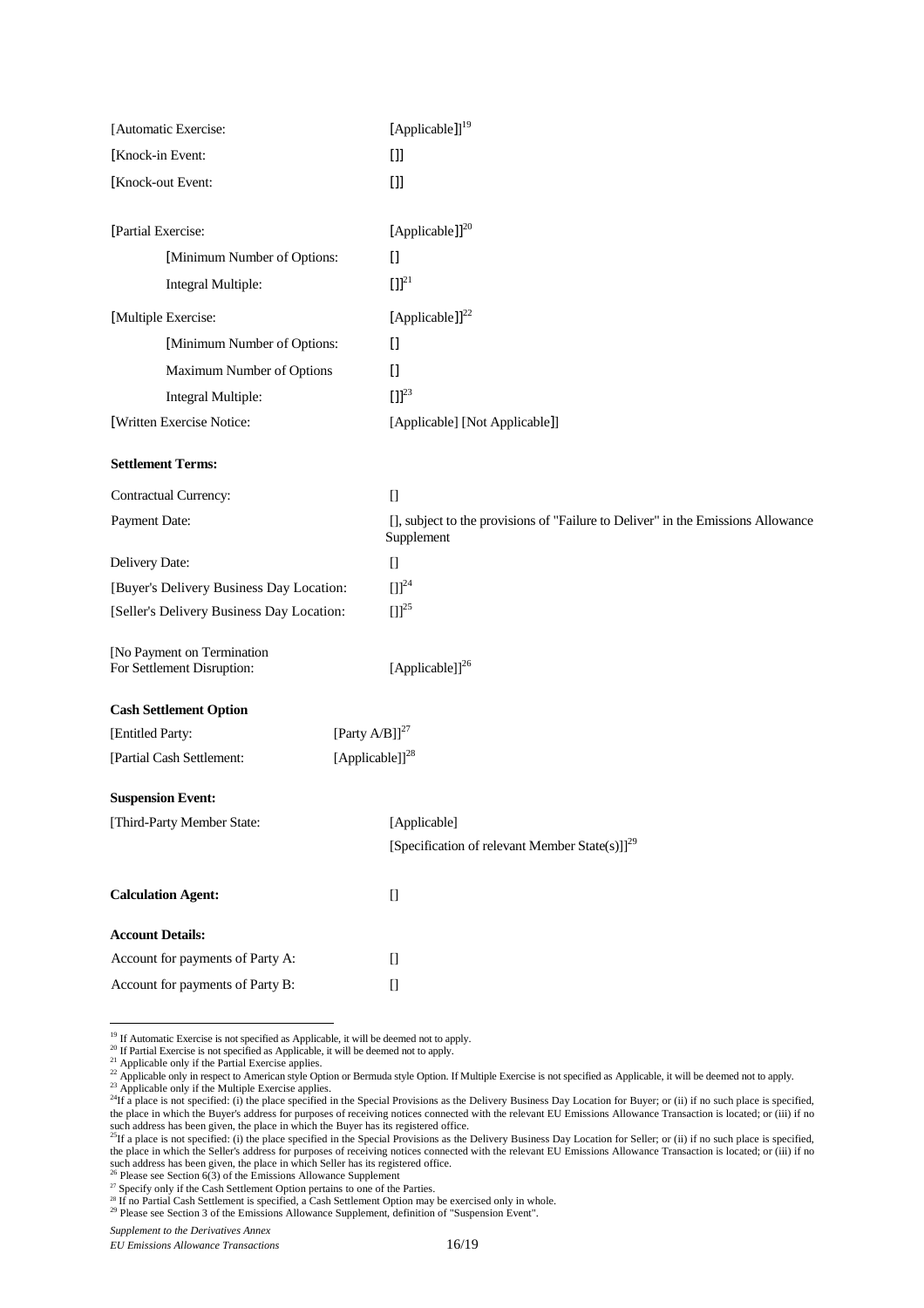| Trading Account of Party A: |   |                                                                                                                         |
|-----------------------------|---|-------------------------------------------------------------------------------------------------------------------------|
| Trading Account of Party B: |   |                                                                                                                         |
|                             |   |                                                                                                                         |
| [Agency:]                   |   | [The Transaction is an Agency Transaction. [Name of Agent] is<br>acting as agent for [name or identifier of Principal]] |
| [VAT Jurisdiction:          | O |                                                                                                                         |
| [Additional provisions:]    |   |                                                                                                                         |

Please confirm that the foregoing correctly sets forth the terms of our agreement by countersigning this Confirmation and returning it to [ ] or by sending us a confirmation substantially similar to this Confirmation, which confirmation sets forth the material terms of the Transaction to which this Confirmation relates and indicates agreement to those terms.

Yours sincerely,

[Signature] [Signature of counterparty]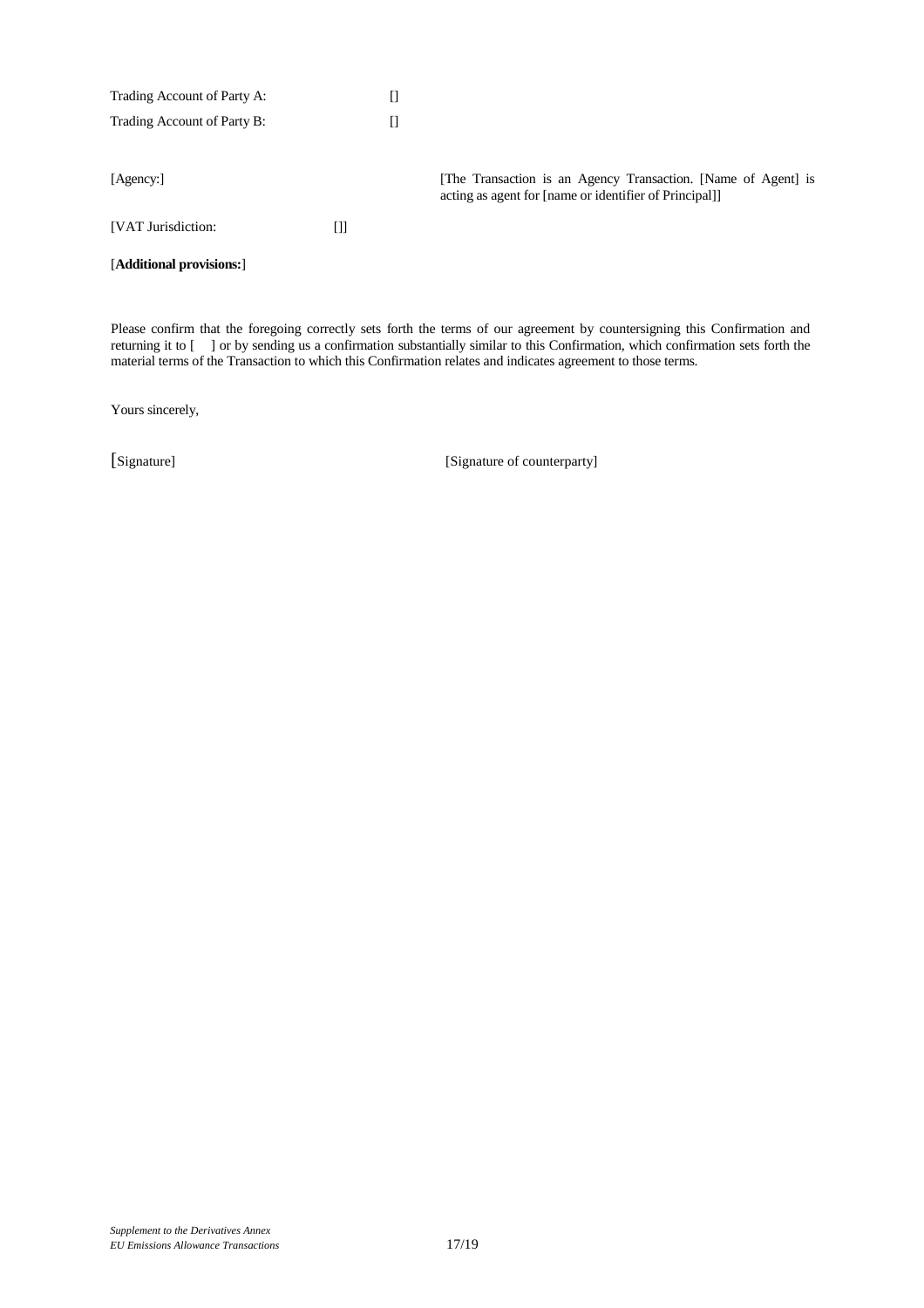#### **Suggested Form of Confirmation of an Allowance Swap Transaction**

To: From: Date:

We refer to our telephone conversation and hereby confirm our agreement to enter into an Allowance Swap Transaction [which shall be subject to the CBA Master Agreement for Financial Transactions between us, dated …. (the "Agreement"). Terms defined in the Agreement have the same meaning in this Confirmation]. The terms of the Transaction are as follows:

#### **General Terms:**

| Reference Number: |  |
|-------------------|--|
| Trade Date:       |  |

# Party A [Company name, ID, registered office]:

Party B [Company name, ID, registered office]:

| Buyer:                      | Party [A/B]   |
|-----------------------------|---------------|
| Seller:                     | Party $[B/A]$ |
| Allowance Type:             | $\Pi^{30}$    |
| Specified Compliance Period | $\Pi^{31}$    |
| Number of Allowances        | Ш             |
|                             |               |
| Buyer's VAT Jurisdiction:   | П             |
| Seller's VAT Jurisdiction:  | Ш             |
|                             |               |
| <b>Settlement Terms:</b>    |               |

| <b>Contractual Currency:</b>                              |                       |
|-----------------------------------------------------------|-----------------------|
| [Buyer's Delivery Business Day Location:                  | $\Pi^{32}$            |
| [Seller's Delivery Business Day Location:                 | $[1]^{33}$            |
| [No Payment on Termination]<br>For Settlement Disruption: | [Applicable]] $^{34}$ |

## **Initial Delivery:**

 $\overline{a}$ 

| <b>Receiving Party:</b>              | Party $[A/B]$                                                                                  |
|--------------------------------------|------------------------------------------------------------------------------------------------|
| Delivering Party:                    | Party $[B/A]$                                                                                  |
| Initial Payment Date:                | [], subject to the provisions of "Failure to Deliver" in the Emissions<br>Allowance Supplement |
| Initial Delivery Date:               | Н                                                                                              |
| Allowance Initial Purchase Price:    | Н                                                                                              |
| <b>Total Initial Purchase Price:</b> |                                                                                                |

<sup>&</sup>lt;sup>30</sup> An EU Allowance, an EU Credit or an Alternative Allowance.

<sup>&</sup>lt;sup>31</sup> The relevant five-year period referred to in Article 11(2) of the Directive for which that Allowance is issued.

<sup>&</sup>lt;sup>32</sup>If a place is not specified: (i) the place specified in the Special Provisions as the Delivery Business Day Location for Buyer; or (ii) if no such place is specified, the place in which the Buyer's address for purposes of receiving notices connected with the relevant EU Emissions Allowance Transaction is located; or (iii) if no

such address has been given, the place in which the Buyer has its registered office.<br><sup>33</sup>If a place is not specified: (i) the place specified in the Special Provisions as the Delivery Business Day Location for Seller; or ( the place in which the Seller's address for purposes of receiving notices connected with the relevant EU Emissions Allowance Transaction is located; or (iii) if no such address has been given, the place in which Seller has its registered office. <sup>34</sup> Please see Section 6(3) of the Emissions Allowance Supplement

*Supplement to the Derivatives Annex* 

*EU Emissions Allowance Transactions* 18/19